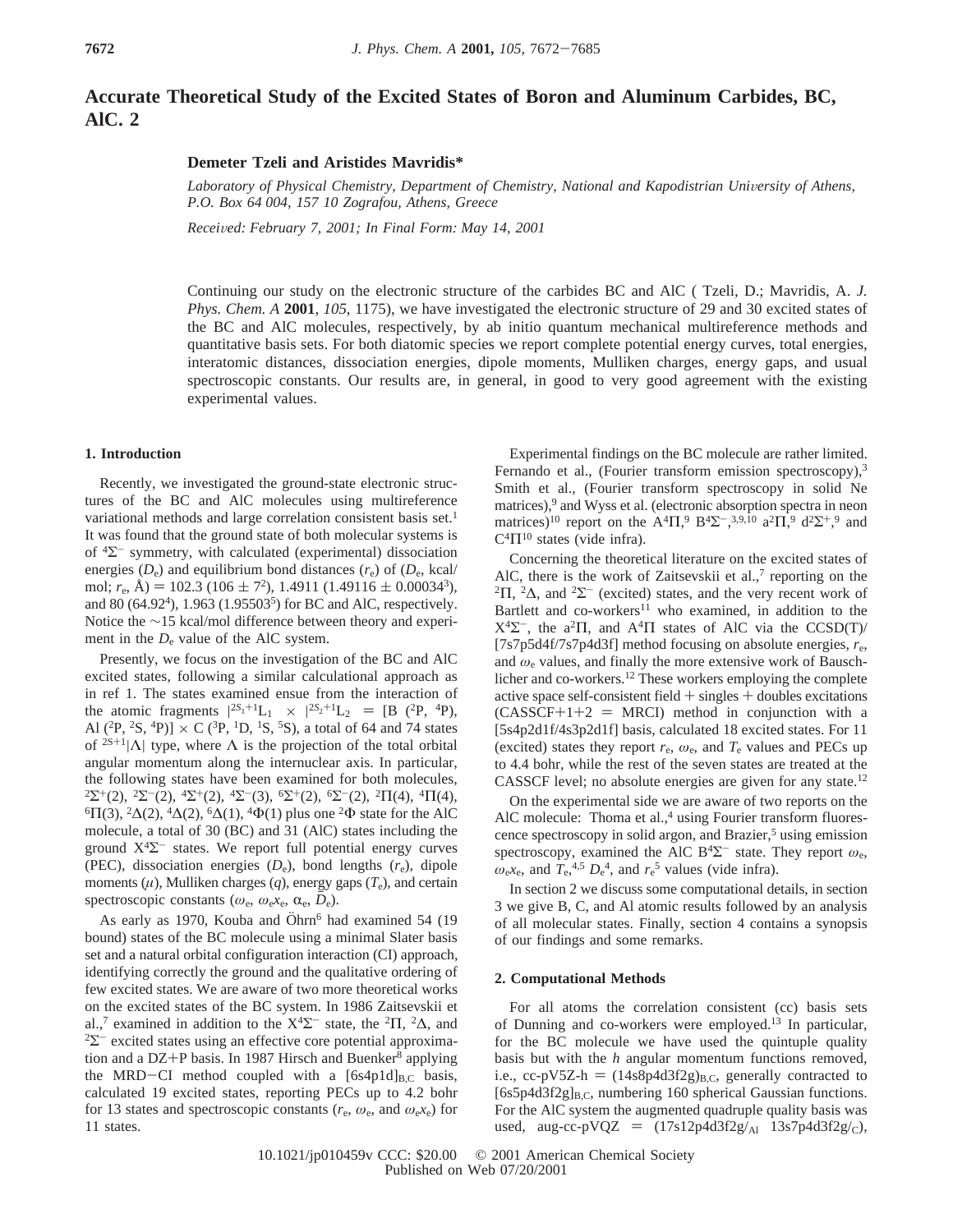**TABLE 1:** Calculated and Experimental Atomic Energy Separations (eV) of B (<sup>4</sup>P <sup> $\leftarrow$ </sup> <sup>2</sup>P), C (<sup>1</sup>D  $\leftarrow$  <sup>3</sup>P,<sup>1</sup>S  $\leftarrow$  <sup>3</sup>P,<sup>5</sup>S  $\leftarrow$  <sup>3P</sup>), and Al (<sup>2</sup>S  $\leftarrow$  <sup>2</sup>P,<sup>4</sup>P  $\leftarrow$  <sup>2</sup>P) Atoms

|                                               |                                 | в                                                                                                                                                                   |                                 | C                               | Al                              |                                 |  |  |
|-----------------------------------------------|---------------------------------|---------------------------------------------------------------------------------------------------------------------------------------------------------------------|---------------------------------|---------------------------------|---------------------------------|---------------------------------|--|--|
| method                                        |                                 | ${}^{4}P \leftarrow {}^{2}P {}^{1}D \leftarrow {}^{3}P {}^{1}S \leftarrow {}^{3}P {}^{5}S \leftarrow {}^{3}P {}^{2}S \leftarrow {}^{2}P {}^{4}P \leftarrow {}^{2}P$ |                                 |                                 |                                 |                                 |  |  |
| $CAS^a$<br>$MRCI^b$<br>$MRCI+Oc$<br>$exptl^d$ | 2.984<br>3.595<br>3.62<br>3.571 | 1.504<br>1.270<br>1.26<br>1.260                                                                                                                                     | 2.613<br>2.673<br>2.68<br>2.680 | 2.906<br>4.121<br>4.19<br>4.179 | 2.499<br>3.158<br>3.20<br>3.133 | 2.832<br>3.445<br>3.49<br>3.598 |  |  |

*<sup>a</sup>* Spherically averaged CASSCF. *<sup>b</sup>* Internally contracted MRCI. *<sup>c</sup>* MRCI + Davidson correction. *<sup>d</sup>* Reference 17.

similarly contracted to  $[7s6p4d3f2g/a16s5p4d3f2g/c]$  containing 164 spherical Gaussians.

Our calculational approach is that of complete active space  $SCF (CASSCF)$  + single + double excitations out of the CASSCF (reference) space (MRCI), in conjuction with the internal contraction (ic) technique.<sup>14</sup> Our largest MRCI expansion for the BC/AlC molecules contains 7184 828/13 516 872 configuration functions (CFs), internally contracted to 843 000/ 1153 000 CFs. Estimated energy losses due to the ic method are rather small,<sup>15</sup> and do not seem to influence the quality of our results.1,15 In addition, and mainly for technical reasons, we were forced to resort to state average  $(SA)^{16}$  CASSCF calculations almost for all, but the ground states.

Our reference space is comprised of eight and nine orbitals for the BC and AlC molecules respectively, viz.,  $(2s + 2p_x + p_y)$  $2p_y + 2p_z \ge 2$  (BC), and  $(3s + 3p_x + 3p_y + 3p_z + 4s + 2s + 1)$  $2p_x + 2p_y + 2p_z$  (AlC), correlating seven valence electrons. Core B (1s<sup>2</sup>), C (1s<sup>2</sup>), and Al (1s<sup>2</sup>2s<sup>2</sup>2p<sup>6</sup>) electrons were always kept doubly occupied at the CI level. The extra 4s orbital in the AlC reference space was deemed as necessary due to the Rydberg character of the first excited state  $(^{2}S)$  of the Al atom. It is of interest to note that of all elements reported in the Moore Tables,<sup>17</sup> only the atoms of the 13th (IIIA) column, but boron, have a first excited state of Rydberg  $(^{2}S)$  character. Finally, all our CASSCF states display symmetry and equivalence restrictions, and at the MRCI level size nonextensivity errors range from 1 to 3 mhartree, as is revealed by taking the energy difference between the supermolecule and the energy sum of the two atoms at the same level of theory.

Through all this work computations were performed with the MOLPRO9618 suite of codes.

#### **3. Results and Discussion**

**3.1. Atomic States.** Table 1 lists atomic energy splittings of B (<sup>4</sup>P  $\leftarrow$  <sup>2</sup>P), C (<sup>5</sup>S, <sup>1</sup>S, <sup>1</sup>D  $\leftarrow$  <sup>3</sup>P), and Al (<sup>4</sup>P, <sup>2</sup>S  $\leftarrow$  <sup>2</sup>P) at the CASSCF (spherically averaged), MRCI, and MRCI + multireference Davidson correction  $(+Q)^{19}$  level of theory, along with corresponding experimental results.<sup>17</sup> The overall agreement between theory and experiment at the CASSCF level is tolerable, but good at the MRCI, the largest discrepancy being 0.15 eV (Al,  ${}^4P \leftarrow {}^2P$ ); interestingly, all splittings are consistently improved by including the +Q Davidson empirical correction.

**3.2. Molecular States.** In what follows we analyze first all doublets, then the quartets, and finally the sextets. Figure 1 shows a relative energy diagram of all bound states, with similar BC and AlC electronic states connected by lines. Each molecular state has been tagged with a serial number in front of the term symbol indicating its absolute energy order with respect to the ground (X) state. A second number into parenthesis refers to the ordering of states according to energy within the same space-spin symmetry manifold. Subscripts G and L mean "global" and "local" minima in the potential energy curves,



**Figure 1.** Relative energy levels of the isovalent species BC and AlC at the MRCI level. Thin lines connect similarly bound states of the two molecules. G and L refer to global and local minima, respectively.

respectively. Tables 2 and 3 include total energies (*E*), dissociation energies  $(D_e)$ , bond distances  $(r_e)$ , spectroscopic constants ( $\omega_e$ ,  $\omega_e x_e$ ,  $\alpha_e$ ,  $D_e$ ), dipole moments ( $\mu$ ), Mulliken charges on carbon  $(q_c)$ , and energy splittings  $(T_e)$  of BC and AlC, respectively at the CASSCF, MRCI and MRCI+Q level of theory. Existing experimental results are also included. Tables 4, and 5 give asymptotic fragments, dominant equilibrium CASSCF CFs,  $C_{2v}$  symmetries, and equilibrium Mulliken atomic populations. Finally, Figures 2 through 13 show MRCI potential energy curves (PEC) of all states studied.

*3.2.a. Symmetries <sup>2</sup>*Σ+*, <sup>2</sup>*Σ-*, <sup>2</sup>*Π*, <sup>2</sup>*∆*, and <sup>2</sup>*Φ. 52Σ+(1), 92Σ+(2)/  $5^{2}\Sigma^{+}(1)$ ,  $14^{2}\Sigma^{+}(2)$ . The first entry will always refer to BC and the second to the AlC molecular states*.* For both systems, the  $5<sup>2</sup>\Sigma^{+}$  states are similar in every respect. Tables 4 and 5 suggest that the bonding is comprised of one  $\pi$  and  $\frac{1}{2}$  *σ* bonds, indicated by the following valence-bond-Lewis (vbL) icon  $(Z = B \text{ or } Al)$ ,



Along the  $\pi$  frame 0.2/0.5 e<sup>-</sup> are transferred from B/Al to the C atom, with less than  $0.1$  e<sup>-</sup> from C to Z through the  $\sigma$  frame, resulting in a net transfer of 0.15 and 0.4  $e^-$  to the C atom in BC and AlC, respectively. At the MRCI level we obtain  $D_e$  = 66.6 (BC), and 36.9 (AlC) kcal/mol with respect to the groundstate atoms.

Experimentally, for the  $d^2\Sigma^+$  state of the BC,  $\omega_e = 1031.1$ cm<sup>-1</sup> and  $T_e$  (d<sup>2</sup> $\Sigma^+$   $\leftarrow$  a<sup>2</sup> $\Pi$ ) = 32.052 kcal/mol.<sup>9</sup> These values should be contrasted with our MRCI values (Table 2), *ω*<sup>e</sup>  $(5^{2}\Sigma^{+}) = 1123$  cm<sup>-1</sup>, and  $T_e$  ( $5^{2}\Sigma^{+} \leftarrow 1^{2}\Pi$ ) = 23.8 kcal/mol. Being confident about our findings, we express some reservations about the experimental values.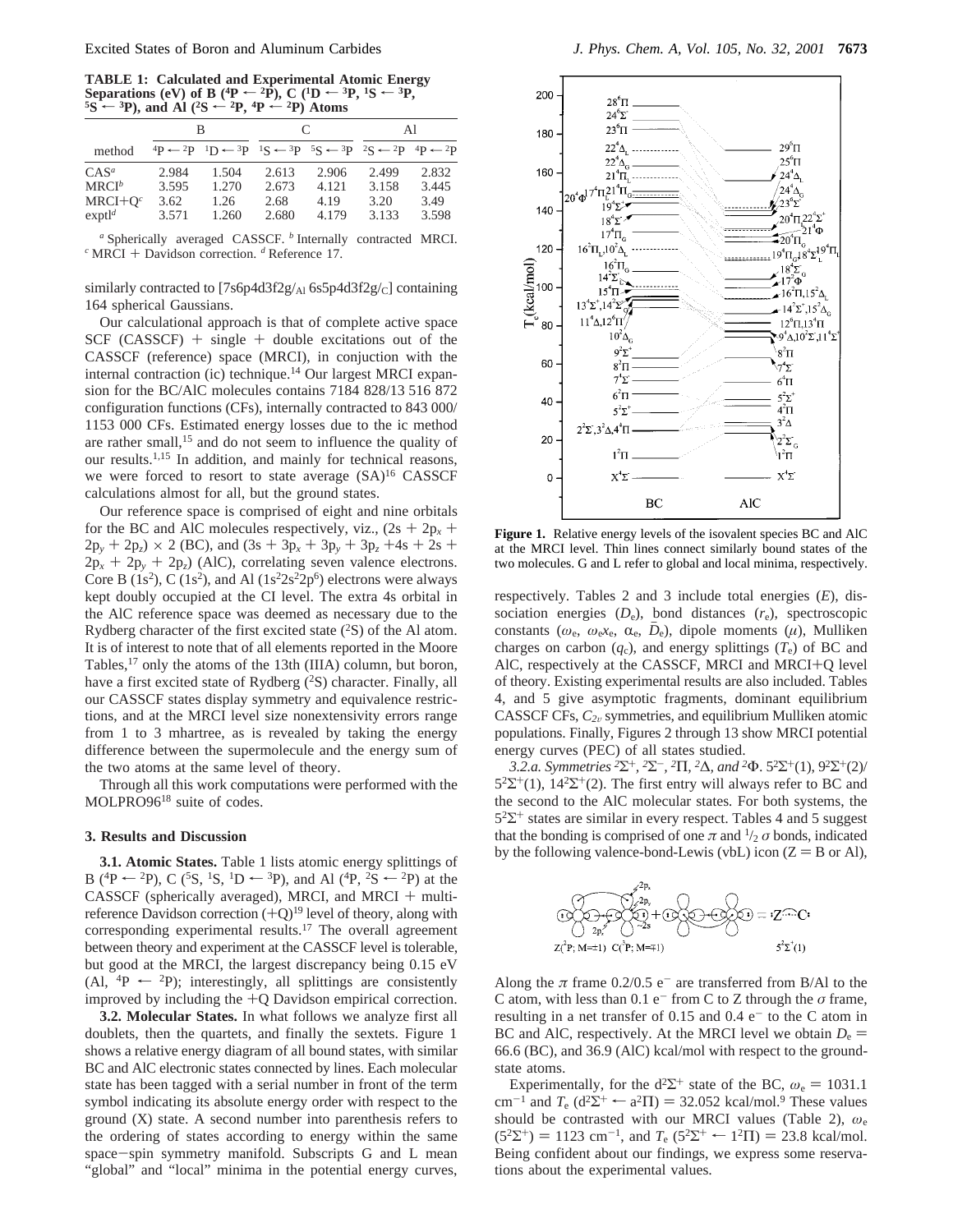**TABLE 2: Absolute Energies** *E* **(hartree), Dissociation Energies** *D***<sup>e</sup> (kcal/mol), Bond Distances** *r***<sup>e</sup> (Å), Harmonic Frequencies** *ω***<sup>e</sup>** (cm<sup>-1</sup>), First Anharmonic Corrections  $\omega_{e^{\chi_{e}}}$  (cm<sup>-1</sup>), Rotational Vibrational Couplings  $\alpha_{e}$  (cm<sup>-1</sup>), Centrifugal Distortions  $D_{e}$ <br>(cm<sup>-1</sup>), Dipole Moments  $\mu$  (D), Mulliken Charges on the C Atom  $q_{c}$ , and **Molecule, at the CASSCF, MRCI,***<sup>a</sup>* **and MRCI**+**Q***<sup>b</sup>***/cc-pV5Z-h Levels of Theory. "G" and "L" Subscripts Refer to Local and Global Minima**

| State                           | Method                | $-\mathbf{E}$        | $D_e$           | $\rm r_e$      | $\omega_{\rm e}$ | $\omega_{\rm e}x_{\rm e}$ | $\alpha_e (10^{-2})$ | $D_e(10^{-6})$ | $\mu$                | $q_c$              | $\rm T_e$    |
|---------------------------------|-----------------------|----------------------|-----------------|----------------|------------------|---------------------------|----------------------|----------------|----------------------|--------------------|--------------|
| $\mathbf{X}^4\mathbf{\Sigma}^-$ | CASSCF                | 62.41873             | 92.2            | 1.509          | 1134.8           | 10.1                      | 1.06                 | 6.66           | 0.779                | $-0.17$            | $0.0\,$      |
|                                 | <b>MRCI</b>           | 62.54526             | 100.7           | 1.498          | 1161.1           | 11.0                      | 1.67                 | 6.65           | 0.942                | $-0.16$            | $0.0\,$      |
|                                 | $MRCI+Q$              | 62.5523              | 100.9           | 1.499          |                  |                           |                      |                |                      |                    | $0.0\,$      |
|                                 | MRCI <sup>c</sup>     | 62.646425            | 102.06          | 1.4919         | 1173.5           | 10.12                     | 1.64                 | 6.67           | 0.939                | $-0.19$            |              |
|                                 | CBS <sup>d</sup>      | $62.6489 \pm 4$      | $102.3 \pm 0.1$ | $1.4911 \pm 3$ | $1176 \pm 1$     |                           |                      |                | $0.945 \pm 4$        |                    |              |
|                                 | exptl                 |                      | $108 \pm 7^e$   | 1.49116        | $1172.6^{g}$     | $10.3^{g}$                |                      |                |                      |                    |              |
| $1^2\Pi(1)$                     | CASSCF                | 62.39981             | 84.1            | 1.426          | 1349.0           | 10.6                      | 1.51                 | 6.61           | 0.620                | $-0.10$            | 11.9         |
|                                 | <b>MRCI</b>           | 62.52850             | 90.5            | 1.417          | 1368.7           | 11.5                      | 1.65                 | 6.73           | 0.954                | $-0.20$            | 10.5         |
|                                 | $MRCI+Q$              | 62.5359              | 90              | 1.417          |                  |                           |                      |                |                      |                    | 10           |
|                                 | $expt^{\beta}$        |                      |                 |                | 1394.5           | 13.5                      |                      |                |                      |                    |              |
| $2^2\Sigma^{-}(1)$              | CASSCF<br>MRCI        | 62.36392<br>62.50594 | 61.0<br>76.3    | 1.526<br>1.503 | 1104.2<br>1157.3 | 10.0<br>10.8              | 1.66<br>1.65         | 6.59<br>6.56   | 1.39<br>1.60         | $-0.13$<br>$-0.17$ | 34.4<br>24.7 |
|                                 | MRCI+Q                | 62.5153              | 78              | 1.502          |                  |                           |                      |                |                      |                    | 23           |
| $3^2\Delta(1)$                  | CASSCF                | 62.36657             | 62.4            | 1.529          | 1117.1           | 9.11                      | 1.51                 | 6.34           | 1.03                 | $-0.10$            | 32.7         |
|                                 | <b>MRCI</b>           | 62.50554             | 76.0            | 1.509          | 1150.8           | 9.90                      | 1.58                 | 6.49           | 1.17                 | $-0.15$            | 24.9         |
|                                 | $MRCI+Q$              | 62.5143              | 77              | 1.508          |                  |                           |                      |                |                      |                    | 24           |
| $4^{4}\Pi(1)$                   | CASSCF                | 62.37806             | 70.1            | 1.392          | 1478.0           | 9.43                      | 1.51                 | 6.63           | $-0.045$             | $-0.06$            | 25.5         |
|                                 | <b>MRCI</b>           | 62.50541             | 76.1            | 1.367          | 1548.5           | 8.46                      | 1.45                 | 6.46           | 0.316                | $-0.15$            | 25.0         |
|                                 | $MRCI+Q$              | 62.5123              | 76              | 1.368          |                  |                           |                      |                |                      |                    | 25           |
|                                 | exp <sup>1</sup>      |                      |                 |                | 1574.8           | 13.9                      |                      |                |                      |                    | 24.60        |
| $5^2\Sigma^+(1)$                | CASSCF                | 62.35693             | 56.4            | 1.527          | 1098.2           | 9.33                      | 1.48                 | 6.62           | 1.05                 | $-0.14$            | 38.8         |
|                                 | <b>MRCI</b>           | 62.49060             | 66.6            | 1.508          | 1122.8           | 10.2                      | 1.66                 | 6.83           | 1.14                 | $-0.14$            | 34.3         |
|                                 | MRCI+Q                | 62.4984              | 67              | 1.508          |                  |                           |                      |                |                      |                    | 34           |
|                                 | $expt^{\beta}$        |                      |                 |                | 1031.1<br>864.7  |                           |                      |                |                      |                    | $32.05^h$    |
| $6^{2}\Pi(2)$                   | CASSCF<br><b>MRCI</b> | 62.33672<br>62.47476 | 44.6<br>56.9    | 1.665<br>1.628 | 939.3            | 7.92<br>3.69              | 1.35<br>0.26         | 6.38<br>6.18   | $-0.561$<br>$-0.604$ | $-0.15$<br>0.00    | 51.5<br>44.2 |
|                                 | MRCI+Q                | 62.4844              | 58              | 1.627          |                  |                           |                      |                |                      |                    | 43           |
| $7^{4}\Sigma^{-}(2)$            | CASSCF                | 62.33722             | 45.2            | 1.488          | 1248.3           | 22.1                      | 2.37                 | 5.88           | $-1.10$              | $-0.14$            | 51.2         |
|                                 | <b>MRCI</b>           | 62.46351             | 49.8            | 1.468          | 1265.4           | 2.45                      | 1.513                | 6.33           | $-1.20$              | 0.06               | 51.3         |
|                                 | MRCI+Q                | 62.4711              | 50              | 1.466          |                  |                           |                      |                |                      |                    | 51           |
|                                 | exp t                 |                      |                 | 1.460 23       |                  |                           |                      |                |                      |                    | 51.19        |
|                                 | exptl <sup>g</sup>    |                      |                 |                | 1289.6           |                           |                      |                |                      |                    | 51.33        |
|                                 | $expt1$ <sup>i</sup>  |                      |                 |                | 1271(7)          |                           |                      |                |                      |                    | 51.49(2)     |
| $8^2\Pi(3)$                     | CASSCF                | 62.31458             | 65.4            | 1.472          |                  |                           |                      |                | $-0.101$             | $-0.04$            | 65.4         |
|                                 | <b>MRCI</b>           | 62.45282             | 72.3            | 1.440          |                  |                           |                      |                | 0.081                | $-0.08$            | 58.0         |
|                                 | MRCI+Q                | 62.4615              | 72              | 1.44           |                  |                           |                      |                |                      |                    | 57           |
| $9^{2}\Sigma^{+}(2)$            | CASSCF                | 62.30824             | 60.8            | 1.335          | 1585.6           | 12.6                      | 1.72                 | 7.18           | 1.58                 | $-0.11$            | 69.3         |
|                                 | <b>MRCI</b>           | 62.44473             | 67.3            | 1.322          | 1722.3           | 7.47                      | 4.56                 | 6.57           | 1.76                 | $-0.21$            | 63.1         |
|                                 | $MRCI+Q$              | 62.4524              | 67              | 1.322          |                  |                           |                      |                |                      |                    | 63<br>99.7   |
| $10^2\Delta_G(2)$               | CASSCF<br><b>MRCI</b> | 62.25978<br>62.40294 | 31.3<br>41.4    | 1.514<br>1.494 | 1052.1<br>1121.5 | 16.8<br>18.0              | 2.35<br>2.20         | 7.59<br>7.25   | $-1.73$<br>$-1.58$   | $-0.18$<br>0.09    | 89.3         |
|                                 | $MRCI+Q$              | 62.4129              | 42              | 1.492          |                  |                           |                      |                |                      |                    | 87           |
| $10^2\Delta_{\rm L}(2)$         | <b>MRCI</b>           | 62.35431             | 10.9            | 2.514          | 236              | 26.7                      | $-3.73$              | 7.96           |                      | $-0.01$            | 119.8        |
|                                 | MRCI+Q                | 62.3641              | 12              | 2.55           |                  |                           |                      |                |                      |                    | 118          |
| $11^{4}\Delta(1)$               | CASSCF                | 62.26711             | 0.31            | 1.921          | 435.8            | 26.1                      | 2.78                 | 10.1           | $-0.271$             | 0.07               | 95.1         |
|                                 | <b>MRCI</b>           | 62.39665             | 7.80            | 1.856          | 555.1            | 18.8                      | 2.65                 | 8.14           | $-0.186$             | 0.03               | 93.3         |
|                                 | MRCI+Q 62.4052        |                      | 8.5             | 1.857          |                  |                           |                      |                |                      |                    | 92           |
| $12^{6} \Pi(1)$                 | CASSCF                | 62.28776             | 74.7            | 1.584          | 1063.7           | 7.88                      | 1.29                 | 5.68           | $-0.548$             | $-0.08$            | 82.2         |
|                                 | <b>MRCI</b>           | 62.39622             | 88.4            | 1.571          | 1077.0           | 8.09                      | 1.31                 | 5.80           | $-0.481$             | $-0.07$            | 93.5         |
|                                 | MRCI+0                | 62.4014              | 89              | 1.574          |                  |                           |                      |                |                      |                    | 95           |
| $13^4\Sigma^+(1)$               | CASSCF                | 62.26469             | $-1.21$         | 1.941          | 405.4            | 30.7                      | 3.61                 | 11.6           | $-0.318$             | 0.05               | 96.7         |
|                                 | <b>MRCI</b>           | 62.39384             | 6.03            | 1.871          | 530.2            | 21.6                      | 2.87                 | 8.48           | $-0.233$             | 0.03               | 95.0         |
|                                 | $MRCI+Q$              | 62.4023              | 6.7             | 1.872          |                  |                           |                      |                |                      |                    | 94           |
| $14^2\Sigma^-$ <sub>G</sub> (2) | CASSCF<br><b>MRCI</b> | 62.25949<br>62.39323 | 2.48<br>5.84    | 1.868<br>1.784 | 491.3<br>589.7   | 20.6<br>17.7              | 2.48<br>1.47         | 9.89<br>9.07   | $-0.030$<br>$-0.051$ | $-0.13$<br>0.00    | 99.9<br>95.4 |
|                                 | $MRCI+Q$              | 62.4026              | 6.6             | 1.780          |                  |                           |                      |                |                      |                    | 94           |
| $14^{2}\Sigma^{-}L(2)$          | CASSCF                | 62.26562             | 1.37            | 3.688          |                  |                           |                      |                | 0.100                | 0.00               | 96.1         |
|                                 | <b>MRCI</b>           | 62.38530             | 0.86            | 3.338          | 98.0             | 8.44                      | 1.30                 | 7.76           | $-0.195$             | 0.00               | 100.4        |
|                                 | MRCI+Q                | 62.3931              | 0.67            | 3.344          |                  |                           |                      |                |                      |                    | 100          |
| $15^{4} \Pi(2)$                 | CASSCF                | 62.25296             | $-8.02$         | 1.663          | 851.6            | 0.81                      | 1.24                 | 6.59           | 0.276                | $-0.11$            | 104.0        |
|                                 | <b>MRCI</b>           | 62.38766             | 2.22            | 1.652          | 958.5            |                           | 0.45                 | 5.42           | 0.619                | $-0.11$            | 98.9         |
|                                 | $MRCI+Q$              | 62.3972              | 3.5             | 1.654          |                  |                           |                      |                |                      |                    | 97           |
|                                 | exptl <sup>i</sup>    |                      |                 |                | 971(24)          |                           |                      |                |                      |                    | 98.26(7)     |
| $16^2\Pi$ <sub>G</sub> (4)      | CASSCF                | 62.22296             | 8.93            | 1.396          | 1509.7           | 38.5                      | 3.01                 | 6.09           | 3.22                 | 0.04               | 122.9        |
|                                 | <b>MRCI</b>           | 62.37246             | 22.0            | 1.385          | 1515.1           | 35.9                      | 3.51                 | 6.39           | 3.13                 | $-0.12$            | 108.4        |
|                                 | MRCI+Q                | 62.3831              | 23              | 1.39           |                  |                           |                      |                |                      |                    | 106          |
| $16^{2} \Pi_{L}(4)$             | CASSCF                | 62.21030             | 0.98            | 1.64           |                  |                           |                      |                | 0.874                | $-0.12$            | 130.8        |
|                                 | <b>MRCI</b>           | 62.35437             | 10.7            | 1.62           |                  |                           |                      |                | 0.976                | $-0.14$            | 119.8        |
|                                 | MRCI+Q 62.3657        |                      | 12              | 1.63           |                  |                           |                      |                |                      |                    | 117          |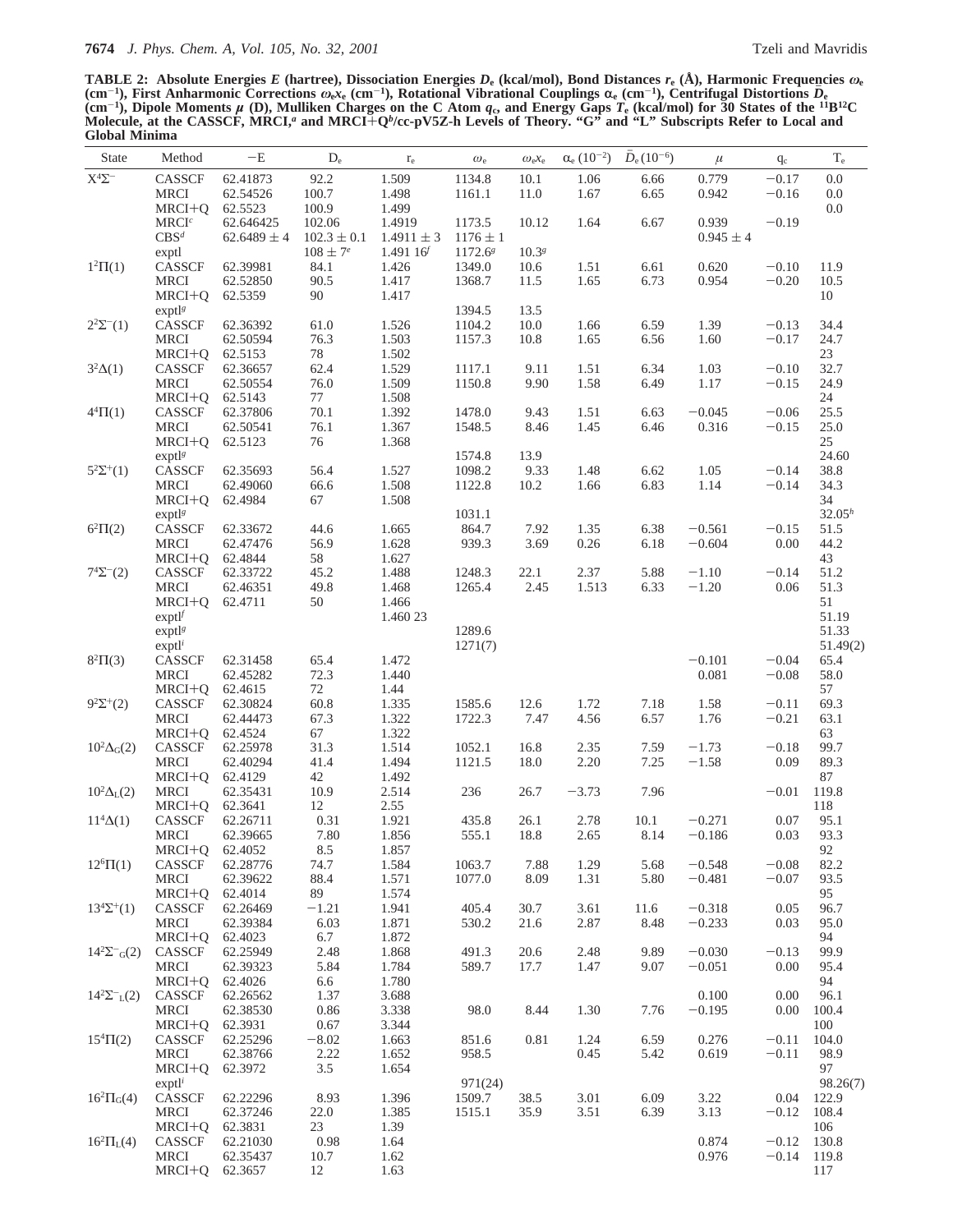| State                 | Method        | $-E$      | $D_{\rm e}$ | $r_{\rm e}$ | $\omega_{\rm e}$ | $\omega_{e}x_{e}$ | $\alpha_{e}$ $(10^{-2})$ | $D_e(10^{-6})$ | $\mu$    | $q_{\rm c}$ | $T_{\rm e}$ |
|-----------------------|---------------|-----------|-------------|-------------|------------------|-------------------|--------------------------|----------------|----------|-------------|-------------|
| $17^{4} \Pi_{G}(3)$   | CASSCF        | 62.21526  | 36.9        | 1.636       | 935.8            | 12.0              | 1.53                     | 6.09           | $-0.629$ | $-0.10$     | 127.7       |
|                       | <b>MRCI</b>   | 62.33988  | 53.8        | 1.599       | 1012.8           | 15.3              | 1.96                     | 6.03           | $-0.449$ | $-0.04$     | 128.9       |
|                       | MRCI+O        | 62.3475   | 56          | 1.598       |                  |                   |                          |                |          |             | 129         |
| $17^{4} \Pi_{L}(3)$   | CASSCF        | 62.18970  | 20.9        | 2.30        |                  |                   |                          |                | $-0.247$ | 0.00        | 143.7       |
|                       | <b>MRCI</b>   | 62.30923  | 34.6        | 2.23        |                  |                   |                          |                | 0.136    | $-0.06$     | 148.1       |
|                       | $MRCI+Q$      | 62.3179   | 37          | 2.23        |                  |                   |                          |                |          |             | 147         |
| $18^4\Sigma^-(3)$     | CASSCF        | 62.19700  | 25.8        | 2.205       | 784.2            | 16.2              | 0.06                     | 1.43           | 0.323    | $-0.02$     | 139.1       |
|                       | <b>MRCI</b>   | 62.32534  | 44.9        | 2.077       | 730.5            | 16.9              | $-1.02$                  | 2.37           | 0.574    | $-0.04$     | 138.0       |
|                       | $MRCI+Q$      | 62.3360   | 49          | 2.040       |                  |                   |                          |                |          |             | 136         |
| $19^{4}\Sigma^{+}(2)$ | <b>CASSCF</b> | 62.19100  | 22.3        | 1.548       | 977.2            | 15.9              | 2.24                     | 7.70           | 0.495    | $-0.12$     | 142.9       |
|                       | <b>MRCI</b>   | 62.31563  | 38.7        | 1.510       | 1075.5           | 12.4              | 2.09                     | 7.46           | 0.864    | $-0.11$     | 144.1       |
|                       | MRCI+O        | 62.3230   | 40          | 1.510       |                  |                   |                          |                |          |             | 144         |
| $20^{4}\Phi(1)$       | CASSCF        | 62.16994  | 45.3        | 1.595       | 1015.7           | 9.07              | 1.43                     | 5.96           | $-0.284$ | $-0.02$     | 156.1       |
|                       | <b>MRCI</b>   | 62.31105  | 65.8        | 1.583       | 1038.2           | 8.83              | 1.38                     | 5.97           | $-0.151$ | $-0.09$     | 147.0       |
|                       | MRCI+O        | 62.3210   | 68          | 1.588       |                  |                   |                          |                |          |             | 145         |
| $21^{4} \Pi_{G}(4)$   | CASSCF        | 62.17537  | 15.5        | 1.644       | 848.7            | 19.3              | 2.25                     | 7.21           | $-0.421$ | 0.00        | 152.7       |
|                       | <b>MRCI</b>   | 62.30582  | 32.5        | 1.602       | 971.0            | 11.9              | 1.63                     | 6.40           | $-0.341$ | $-0.04$     | 150.2       |
|                       | $MRCI+Q$      | 62.3150   | 35          | 1.599       |                  |                   |                          |                |          |             | 149         |
| $21^{4} \Pi_{L}(4)$   | CASSCF        | 62.17570  | 15.7        | 2.21        |                  |                   |                          |                | $-0.393$ | 0.05        | 152.5       |
|                       | <b>MRCI</b>   | 62.29447  | 25.3        | 2.12        |                  |                   |                          |                | $-0.243$ | 0.06        | 157.4       |
|                       | $MRCI+Q$      | 62.3042   | 28          | 2.12        |                  |                   |                          |                |          |             | 156         |
| $22^4\Delta_G(2)$     | <b>CASSCF</b> | 62.13940  | $-10.5$     | 1.534       | 1029.0           | 18.4              | 1.99                     | 7.36           | 0.449    | $-0.09$     | 175.3       |
|                       | <b>MRCI</b>   | 62.28467  | 19.2        | 1.506       | 1080.3           | 16.6              | 2.09                     | 7.46           | 0.797    | $-0.12$     | 163.5       |
|                       | $MRCI+Q$      | 62.2959   | 23          | 1.506       |                  |                   |                          |                |          |             | 161         |
| $22^4\Delta_L(2)$     | CASSCF        | 62.15650  | 0.25        | 2.594       | 198.5            | 30.6              | 3.66                     | 8.77           | $-0.134$ | 0.00        | 164.6       |
|                       | <b>MRCI</b>   | 62.27204  | 11.3        | 2.230       | 357.8            | 8.62              | $-0.45$                  | 6.47           | $-0.472$ | 0.01        | 171.4       |
|                       | MRCI+O        | 62.2802   | 13          | 2.165       |                  |                   |                          |                |          |             | 171         |
| $23^{6} \Pi(2)$       | CASSCF        | 62.15711  | 0.66        | 3.791       | 79.8             | 0.88              | $-0.77$                  | 5.62           | $-0.066$ | 0.00        | 164.2       |
|                       | <b>MRCI</b>   | 62.25439  | 0.24        | 3.689       | 41.2             | 5.05              | 1.78                     | 23.0           | $-0.026$ | 0.00        | 182.5       |
|                       | $MRCI+Q$      | 62.2594   | 0.31        | 3.53        |                  |                   |                          |                |          |             | 184         |
| $24^{6}\Sigma^{-}(1)$ | CASSCF        | 62.13754  | $-12.3$     | 1.418       | 1484.1           | 10.5              | 1.30                     | 5.65           |          |             | 176.4       |
|                       | <b>MRCI</b>   | 62.24717  | $-4.31$     | 1.424       | 1441.0           | 11.5              | 1.39                     | 5.85           |          |             | 187.1       |
|                       | $MRCI+Q$      | 62.2527   | $-3.9$      | 1.43        |                  |                   |                          |                |          |             | 188         |
| $25^{6}\Sigma^{+}(1)$ |               | repulsive |             |             |                  |                   |                          |                |          |             |             |
| $26^6\Sigma^+(2)$     |               | repulsive |             |             |                  |                   |                          |                |          |             |             |
| $27^{6}\Delta(1)$     |               | repulsive |             |             |                  |                   |                          |                |          |             |             |
| $28^{6} \Pi(3)$       | <b>MRCI</b>   | 62.23508  | 0.39        | 3.373       | 80.4             | 7.84              | 3.23                     | 10.9           | $-0.054$ | 0.00        | 194.6       |
|                       | $MRCI+Q$      | 62.2386   | 0.48        | 3.34        |                  |                   |                          |                |          |             | 197         |
| $29^{6}\Sigma^{-}(2)$ |               | repulsive |             |             |                  |                   |                          |                |          |             |             |

*<sup>a</sup>* Internally contracted MRCI. *<sup>b</sup>* Multireference Davidson correction, ref 19. *<sup>c</sup>* MRCI/aug-cc-pCV5Z level, ref 1. *<sup>d</sup>* Complete basis set limit, ref 1. *e* Reference 2. *f* Reference 3,  $r_e = 1.49116(34)$  Å, and  $r_e = 1.46023(29)$  Å for the X<sup>4</sup>Σ<sup>-</sup> and B<sup>4</sup>Σ<sup>-</sup> respectively; *T*<sub>0</sub> value. *g* Reference 9. *h* The energy gap refers to  $d^2\Sigma^+ \leftarrow a^2\Pi$ , or  $5^2\Sigma^+(1) \leftarrow 1^2\Pi(1)$  in our notation, thus our corresponding value is 23.8 kcal/mol. *i* Reference 10,  $T_0$  value.

Both the  $9^2\Sigma^+$  (BC) and  $14^2\Sigma^+$  (AlC) states correlate adiabatically to Z (B, Al; <sup>2</sup>P) + C (<sup>1</sup>D) fragments. However, as a result of two consecutive avoided crossings (around 4.0 and 3.2 bohr, and 4.1 and 3.9 bohr for BC and AlC, respectively), the second of which imparts its character around the equilibrium region, the in situ atoms find themselves at Z  $(^{4}P, s^{1}p^{2}; 0) + C$ (3P; 0) states, Figures 2 and 3. Guided by the main configuration and populations, we claim that the bonding is comprised of two *π* bonds and a weak *σ* interaction due to a small charge transfer from C to B or Al through the *σ* frame. The symmetry carrying electron is localized on the B and Al atoms. Pictorially,



With respect to the adiabatic products, from Tables 2 and 3 we read,  $D_e = 67.3$  (BC) and 21.1 (AlC) kcal/mol; with respect to the ground state atoms the  $D_e$  value of BC is 38.0 kcal/mol, but the AlC system is unbound.

 $2^{2}\Sigma^{-}(1)$ ,  $14^{2}\Sigma^{-}(2)/2^{2}\Sigma^{-}(1)$ , and  $10^{2}\Sigma^{-}(2)$ . The two  $^{2}\Sigma^{-}(1)$ states (BC, AlC) are of similar nature correlating to Z  $(2P; \pm 1) + C$  (<sup>3</sup>P;  $\mp 1$ ). As the following vbL diagram suggests



**Figure 2.** MRCI potential energy curves of doublets  $2^2\Sigma^-(1)$ ,  $3^2\Delta(1)$ , 5<sup>2</sup>Σ<sup>+</sup>(1), 9<sup>2</sup>Σ<sup>+</sup>(2), 10<sup>2</sup>Δ(2), and 14<sup>2</sup>Σ<sup>-</sup>(2) of the BC molecule.

the Z (B, Al) + C atoms are held together by two  $\frac{1}{2}\pi$  bonds and a weak  $\frac{1}{2}\sigma$  interaction

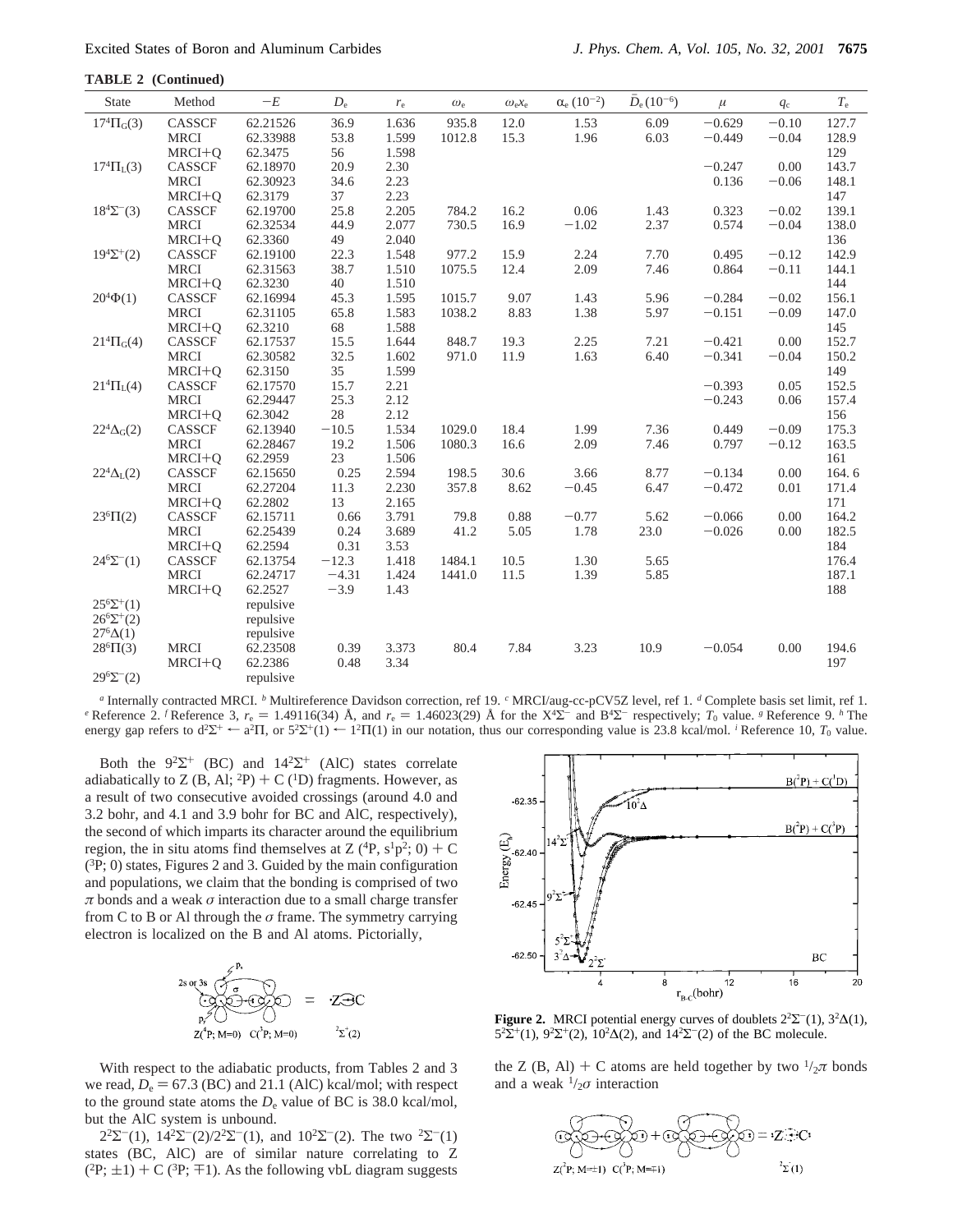**TABLE 3: Absolute Energies** *E* **(hartree), Dissociation Energies** *D***<sup>e</sup> (kcal/mol), Bond Distances** *r***<sup>e</sup> (Å), Harmonic Frequencies** *<sup>ω</sup>***<sup>e</sup> (cm**-**1), First Anharmonic Corrections** *<sup>ω</sup>***e***x***<sup>e</sup> (cm**-**1), Rotational Vibrational Couplings** <sup>r</sup>**<sup>e</sup> (cm**-**1), Centrifugal Distortions**  $D_{\rm e}$ (cm<sup>-1</sup>), Dipole Moments  $\mu$  (D), Mulliken Charges on the C Atom  $q_{\rm c}$ , and Energy Gaps  $T_{\rm e}$  (kcal/mol) for 31 States of the<br><sup>27</sup>Al<sup>12</sup>C Molecule, at the CASSCF," MRCI,<sup>b</sup> and MRCI+Q<sup>c</sup>/aug-cc-pVQZ Levels **Local and Global Minima**

| State                           | Method                                 | $-E$                   | $D_{\rm e}$  | $r_{\rm e}$    | $\omega_{\rm e}$ | $\omega_{e}x_{e}$ | $\alpha_{e}$ $(10^{-2})$ | $D_e(10^{-6})$ | $\mu$        | $q_{\rm c}$        | $T_{\rm e}$    |
|---------------------------------|----------------------------------------|------------------------|--------------|----------------|------------------|-------------------|--------------------------|----------------|--------------|--------------------|----------------|
| $\mathbf{X}^4\mathbf{\Sigma}^-$ | CASSCF                                 | 279.72717              | 68.6         | 1.976          | 650.8            | 3.84              | 0.48                     | 1.33           | 1.22         | $-0.45$            | $0.0\,$        |
|                                 | <b>MRCI</b>                            | 279.84015              | 77.9         | 1.970          | 649.1            | 4.22              | 0.50                     | 1.36           | 1.74         | $-0.48$            | $0.0\,$        |
|                                 | MRCI+Q                                 | 279.8472               | 78.2         | 1.971          |                  |                   |                          |                |              |                    | 0.0            |
|                                 | $exp t l^d$                            |                        | 64.92        |                | 639.3            | 4.5               |                          |                |              |                    |                |
|                                 | exptl <sup>e</sup>                     |                        |              | 1.955 03       | 654.84           | 4.293             |                          |                |              |                    |                |
| $1^2\Pi(1)$                     | CASSCF                                 | 279.67968              | 43.4         | 1.854          | 725.3            | 12.3              | 0.77                     | 1.60           | 2.62         | $-0.42$            | 29.8           |
|                                 | <b>MRCI</b>                            | 279.80268              | 54.6         | 1.852          | 730.0            | 13.2              | 0.84                     | 1.57           | 2.99         | $-0.48$            | 23.5           |
|                                 | MRCI+Q                                 | 279.8110               | 55           | 1.855          |                  |                   |                          |                |              |                    | 23             |
| $2^2\Sigma^{-}(1)$              | CASSCF                                 | 279.67538              | 40.7         | 1.997          | 585.6            | 5.58              | 0.21                     | 1.54           | 2.18         | $-0.38$            | 32.5           |
|                                 | <b>MRCI</b>                            | 279.79652              | 50.7         | 1.968          | 645.1            | 4.90              | 0.55                     | 1.38           | 2.67         | $-0.48$            | 27.4           |
| $3^2\Delta(1)$                  | MRCI+Q<br>CASSCF                       | 279.8051<br>279.66808  | 51<br>35.3   | 1.972<br>1.971 | 658.0            | 16.9              | 0.95                     | 1.32           | 1.70         | $-0.40$            | 26<br>37.1     |
|                                 | MRCI                                   | 279.79383              | 48.9         | 1.979          | 643.1            | 5.45              | 0.54                     | 1.34           | 1.96         | $-0.43$            | 29.1           |
|                                 | MRCI+Q                                 | 279.8091               | 50           | 1.985          |                  |                   |                          |                |              |                    | 24             |
| $4^{2}\Pi(2)$                   | <b>CASSCF</b>                          | 279.66233              | 35.1         | 2.046          | 836.4            | 8.48              | $-0.012$                 | 0.65           | 1.86         | $-0.43$            | 40.7           |
|                                 | <b>MRCI</b>                            | 279.77996              | 40.6         | 2.040          | 769.5            | 5.10              | 0.072                    | 0.79           | 1.80         | $-0.40$            | 37.8           |
|                                 | MRCI+Q                                 | 279.7879               | 40           | 2.043          |                  |                   |                          |                |              |                    | 37             |
| $5^2\Sigma^+(1)$                | CASSCF                                 | 279.65531              | 27.3         | 1.972          | 638.1            | 25.6              | 1.24                     | 1.40           | 1.72         | $-0.38$            | 45.1           |
|                                 | <b>MRCI</b>                            | 279.77467              | 36.9         | 1.989          | 619.3            | 6.39              | 0.606                    | 1.41           | 1.89         | $-0.39$            | 41.1           |
|                                 | MRCI+Q                                 | 279.7829               | 37           | 1.999          |                  |                   |                          |                |              |                    | 40             |
| $6^{4} \Pi(1)$                  | CASSCF                                 | 279.64578              | 22.8         | 1.843          | 784.5            | 7.17              | 0.62                     | 1.39           | 1.84         | $-0.36$            | 51.1           |
|                                 | <b>MRCI</b>                            | 279.75986              | 27.8         | 1.806          | 820.3            | 11.1              | 0.78                     | 1.44           | 2.72         | $-0.45$            | 50.4           |
|                                 | MRCI+Q                                 | 279.7673               | $28\,$       | 1.805          |                  |                   |                          |                |              |                    | 50             |
| $7^4\Sigma^-(2)$                | CASSCF                                 | 279.61723              | 7.70         | 1.969          | 701.5            | 17.3              | 0.24                     | 1.17           | 1.53         | $-0.43$            | 69.0           |
|                                 | MRCI                                   | 279.73955              | 15.4         | 1.913          | 721.0            | 7.96              | 0.58                     | 1.31           | 2.45         | $-0.44$            | 63.1           |
|                                 | $MRCI+Q$                               | 279.7482               | 15           | 1.916          |                  |                   |                          |                |              |                    | 62             |
|                                 | exp <sup>d</sup><br>exptl <sup>e</sup> |                        | 38.64        | 1.894 16       | 746.2<br>733.93  | 10.3<br>7.60      |                          |                |              |                    | 64.65<br>64.12 |
| $8^{2}\Pi(3)$                   | CASSCF                                 | 279.59916              | 22.0         | 1.888          | 639.9            | 6.04              | 0.78                     | 1.85           | 1.96         | $-0.37$            | 80.3           |
|                                 | <b>MRCI</b>                            | 279.72222              | 33.4         | 1.858          | 630.5            | 10.9              | 1.18                     | 2.05           | 2.38         | $-0.43$            | 74.0           |
|                                 | MRCI+Q                                 | 279.7314               | 34           | 1.864          |                  |                   |                          |                |              |                    | 73             |
| $9^4\Delta(1)$                  | CASSCF                                 | 279.61132              | 0.24         | 4.071          |                  |                   |                          |                | $-0.154$     | 0.00               | 72.7           |
|                                 | <b>MRCI</b>                            | 279.71801              | 1.44         | 2.627          |                  |                   |                          |                | $-0.831$     | 0.03               | 76.6           |
|                                 | $MRCI+Q$                               | 279.7265               | 2.0          | 2.55           |                  |                   |                          |                |              |                    | $76\,$         |
| $10^2\Sigma^{-}(2)$             | CASSCF                                 | 279.60692              | 0.92         | 3.604          |                  |                   |                          |                | 0.681        | 0.00               | 75.5           |
|                                 | <b>MRCI</b>                            | 279.71733              | 1.35         | 3.759          |                  |                   |                          |                | $-0.217$     | 0.01               | 77.1           |
|                                 | MRCI+Q                                 | 279.7252               | 1.0          | 3.73           |                  |                   |                          |                |              |                    | 77             |
| $11^{4}\Sigma^{+}(1)$           | CASSCF                                 | 279.61106              | 0.07         | 4.451          |                  |                   |                          |                | $-0.092$     | 0.00               | 72.9           |
|                                 | <b>MRCI</b>                            | 279.71684              | 0.71         | 3.3420         |                  |                   |                          |                | $-0.469$     | 0.02               | 77.4           |
|                                 | $MRCI+Q$                               | 279.7248               | 1.0          | 2.775          |                  |                   |                          |                |              |                    | $77\,$         |
| $12^{6} \Pi(1)$                 | CASSCF                                 | 279.60950              | 63.7         | 1.956          | 691.6            | 4.23              | 0.46                     | 1.25           | 0.671        | $-0.39$            | 73.8           |
|                                 | <b>MRCI</b>                            | 279.71079<br>279.7166  | 74.9<br>76   | 1.953<br>1.958 | 687.6            | 3.94              | 0.46                     | 1.28           | 0.841        | $-0.40$            | 81.2<br>82     |
| $13^{4} \Pi(2)$                 | MRCI+Q<br>CASSCF                       | 279.58394              | $-14.9$      | 2.010          | 614.7            | 5.92              | 0.62                     | 1.46           | 1.51         | $-0.43$            | 89.9           |
|                                 | <b>MRCI</b>                            | 279.70996              | $-3.35$      | 1.964          | 728.4            | 1.64              | 0.26                     | 1.12           | 1.94         | $-0.41$            | 81.7           |
|                                 | MRCI+0                                 | 279.7215               | $-1.2$       | 1.959          |                  |                   |                          |                |              |                    | 79             |
| $14^2\Sigma^+(2)$               | CASSCF                                 | 279.57888              | 7.57         | 1.753          | 837.6            | 11.3              | 0.66                     | 1.64           | 3.24         | $-0.44$            | 93.1           |
|                                 | <b>MRCI</b>                            | 279.70282              | 21.1         | 1.753          | 808.9            | 33.4              | 1.48                     | 1.77           | 3.22         | $-0.44$            | 86.2           |
|                                 | MRCI+Q                                 | 279.7115               | 22           | 1.763          |                  |                   |                          |                |              |                    | 85             |
| $15^2\Delta$ <sub>G</sub> $(2)$ | CASSCF                                 | 279.57734              | 6.61         | 2.032          | 648.4            | 24.9              | 0.22                     | 1.13           | 1.80         | $-0.36$            | 94.0           |
|                                 | <b>MRCI</b>                            | 279.70267              | 21.0         | 1.987          | 591.5            | 4.96              | 0.47                     | 1.55           | 1.86         | $-0.41$            | 86.3           |
|                                 | MRCI+Q                                 | 279.7131               | 23           | 1.976          |                  |                   |                          |                |              |                    | 84             |
| $15^2\Delta_{L}(2)$             | CASSCF                                 | 279.57122              | 2.77         | 2.737          | 163.6            | 2.48              | $-0.28$                  | 3.01           | $-0.277$     | $-0.05$            | 97.9           |
|                                 | <b>MRCI</b>                            | 279.69017              | 13.1         | 2.937          | 272.7            | 1.78              | $-0.17$                  | 0.70           | 1.01         | $-0.10$            | 94.1           |
|                                 | $MRCI+Q$                               | 279.7027               | 17           | 2.98           |                  |                   |                          |                |              |                    | 91             |
| $16^{2} \Pi(4)$                 | CASSCF<br><b>MRCI</b>                  | 279.55367<br>279.69059 | 7.60<br>14.7 | 1.974<br>1.936 | 599.1<br>677.5   | 5.16<br>9.02      | 0.60<br>0.67             | 1.57<br>1.39   | 1.15<br>1.67 | $-0.39$<br>$-0.47$ | 108.9<br>93.8  |
|                                 | MRCI+Q                                 | 279.7044               | 17           | 1.928          |                  |                   |                          |                |              |                    | 90             |
| $17^{2}\Phi(1)$                 | CASSCF                                 | 279.54417              | 1.64         | 2.164          | 339.3            | 24.7              | 1.82                     | 2.85           | 1.64         | $-0.33$            | 114.8          |
|                                 | <b>MRCI</b>                            | 279.68114              | 8.79         | 2.093          | 431.9            | 10.5              | 0.50                     | 2.14           | 1.56         | $-0.35$            | 99.8           |
|                                 | MRCI+Q                                 | 279.6939               | 10           | 2.085          |                  |                   |                          |                |              |                    | 96             |
| $18^4\Sigma^-$ <sub>G</sub> (3) | CASSCF                                 | 279.54950              | 30.5         | 2.450          | 538.2            | 13.6              | $-0.083$                 | 0.54           | 0.771        | $-0.17$            | 111.5          |
|                                 | <b>MRCI</b>                            | 279.67417              | 46.2         | 2.328          | 389.7            | 2.92              | $-0.96$                  | 1.36           | 0.974        | $-0.22$            | 104.2          |
|                                 | MRCI+Q                                 | 279.6902               | 52           | 2.25           |                  |                   |                          |                |              |                    | 99             |
| $18^4\Sigma^{-}L(3)$            | <b>MRCI</b>                            | 279.65790              | 35.9         | 3.575          | 176.4            | 5.03              | $-0.11$                  | 0.52           | 8.84         | $-0.58$            | 114.4          |
| $19^{4} \Pi_{G}(3)$             | CASSCF                                 | 279.54186              | 26.2         | 2.012          | 584.2            | 6.97              | 0.64                     | 1.48           | 0.525        | $-0.41$            | 116.3          |
|                                 | <b>MRCI</b>                            | 279.65815              | 36.6         | 1.982          | 638.9            | 4.25              | 0.50                     | 1.35           | 0.843        | $-0.36$            | 114.2          |
|                                 | MRCI+Q                                 | 279.6669               | 38           | 1.981          |                  |                   |                          |                |              |                    | 113            |
|                                 |                                        |                        |              |                |                  |                   |                          |                |              |                    |                |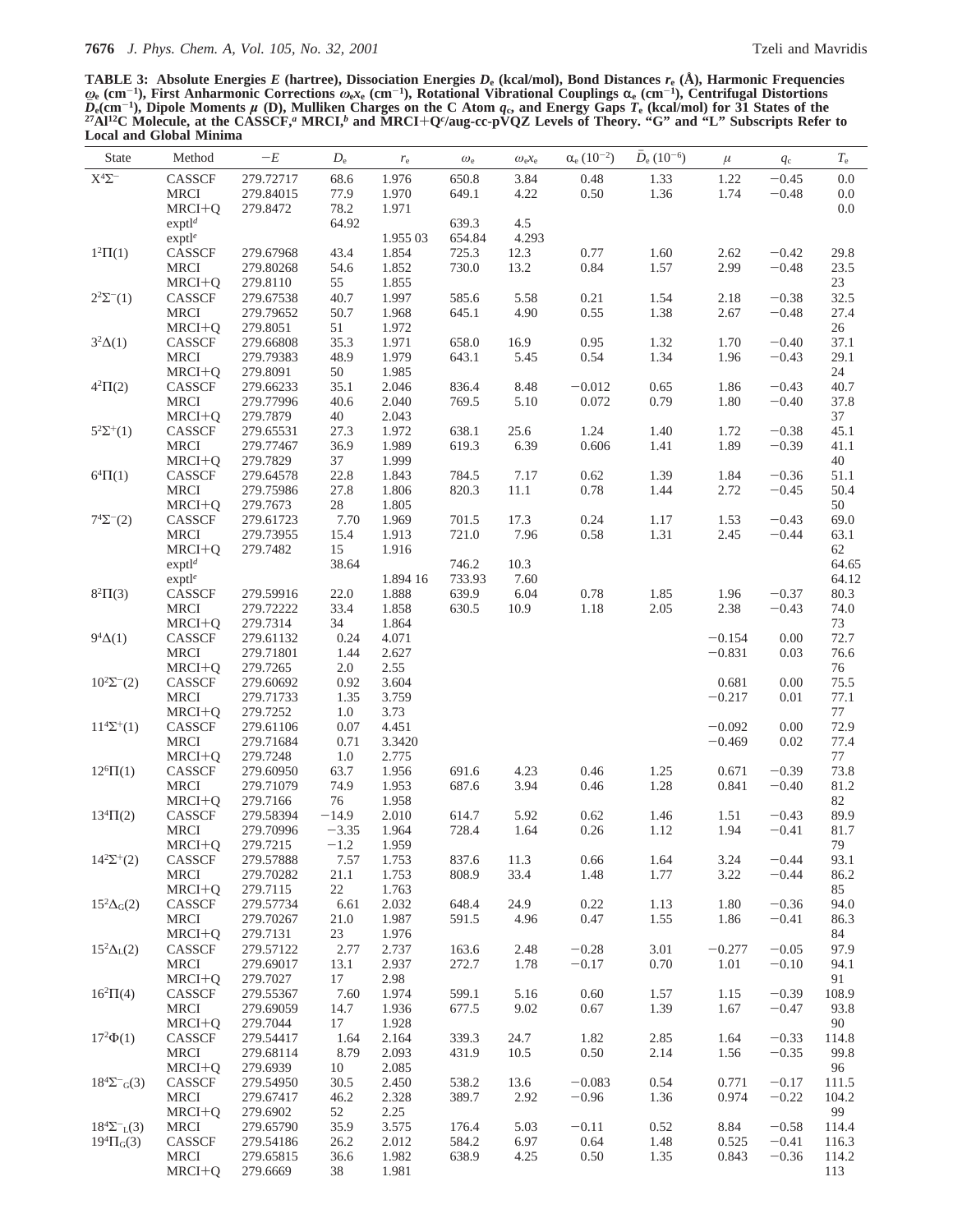| State                    | Method        | $-E$       | $D_{\rm e}$ | $r_{\rm e}$ | $\omega_{\rm e}$ | $\omega_{e}x_{e}$ | $\alpha_e (10^{-2})$ | $\bar{D}_{e}$ (10 <sup>-6</sup> ) | $\mu$    | $q_c$   | $T_{\rm e}$ |
|--------------------------|---------------|------------|-------------|-------------|------------------|-------------------|----------------------|-----------------------------------|----------|---------|-------------|
| $19^{4} \Pi_{L}(3)$      | CASSCF        | 279.54159  | 26.0        | 2.546       | 810.4            | 25.9              | $-0.076$             | 0.18                              | $-0.240$ | $-0.04$ | 116.5       |
|                          | <b>MRCI</b>   | 279.65640  | 35.5        | 2.496       | 876.7            | 30.2              | $-0.28$              | 0.18                              | 0.108    | $-0.09$ | 115.3       |
|                          | MRCI+O        | 279.6665   | 38          | 2.49        |                  |                   |                      |                                   |          |         | 113         |
| $20^{4} \Pi_{G}(4)$      | CASSCF        | 279.52460  | 12.5        | 2.308       | 758.5            | 51.6              | 0.53                 | 0.38                              | $-0.447$ | $-0.01$ | 127.1       |
|                          | <b>MRCI</b>   | 279.64278  | 32.3        | 2.265       | 1023.6           | 49.5              | $-0.34$              | 0.24                              | 0.574    | $-0.20$ | 123.8       |
|                          | $MRCI+Q$      | 279.6532   | 36          | 2.27        |                  |                   |                      |                                   |          |         | 122         |
| $20^{4} \Pi_{L}(4)$      | CASSCF        | 279.51285  | 5.08        | 2.026       | 518.4            | 21.2              | 1.12                 | 1.81                              | 0.711    | $-0.30$ | 134.5       |
|                          | <b>MRCI</b>   | 279.63326  | 26.4        | 1.980       | 631.1            | 6.44              | 0.56                 | 1.40                              | 1.01     | $-0.38$ | 129.8       |
|                          | $MRCI+Q$      | 279.6445   | 30          | 1.98        |                  |                   |                      |                                   |          |         | 127         |
| $21^{4}\Phi(1)$          | CASSCF        | 279.50837  | 44.1        | 1.963       | 674.1            | 4.21              | 0.48                 | 1.29                              | 1.09     | $-0.34$ | 137.3       |
|                          | <b>MRCI</b>   | 279.63875  | 60.4        | 1.974       | 653.9            | 4.13              | 0.50                 | 1.33                              | 0.971    | $-0.40$ | 126.4       |
|                          | $MRCI+Q$      | 279.6497   | 63          | 1.984       |                  |                   |                      |                                   |          |         | 124         |
| $22^{4}\Sigma^{+}(2)$    | CASSCF        | 279.51111  | 3.33        | 1.967       | 653.7            | 43.6              | 0.11                 | 1.38                              | 0.484    | $-0.25$ | 135.6       |
|                          | <b>MRCI</b>   | 279.63216  | 25.8        | 1.905       | 640.0            | 3.50              | 0.82                 | 1.72                              | 1.44     | $-0.37$ | 130.5       |
|                          | MRCI+O        | 279.6416   | 29          | 1.909       |                  |                   |                      |                                   |          |         | 129         |
| $23^{6}\Sigma^{-}(1)$    | CASSCF        | 279.53082  | 15.1        | 1.913       | 665.6            | 12.6              | 0.88                 | 1.54                              | 1.53     | $-0.03$ | 123.2       |
|                          | <b>MRCI</b>   | 279.62124  | 18.9        | 1.914       | 645.9            | 10.4              | 0.87                 | 1.63                              | 1.71     | $-0.12$ | 137.4       |
|                          | MRCI+O        | 279.6260   | 19          | 1.918       |                  |                   |                      |                                   |          |         | 139         |
| $24^4\Delta_G(2)$        | <b>CASSCF</b> | 279.506611 | 0.50        | 2.775       | 175.4            | 10.6              | 1.00                 | 2.39                              | $-0.168$ | 0.05    | 138.4       |
|                          | <b>MRCI</b>   | 279.61713  | 16.3        | 2.408       | 306.6            | 3.29              | $-0.16$              | 1.82                              | $-0.259$ | $-0.12$ | 139.9       |
|                          | MRCI+O        | 279.6281   | 20          | 2.340       |                  |                   |                      |                                   |          |         | 137         |
| $24^4 \Delta_{\rm L}(2)$ | <b>MRCI</b>   | 279.61464  | 14.8        | 1.893       | 639.0            | 41.6              | 1.59                 | 1.80                              | 1.44     | $-0.40$ | 141.5       |
|                          | MRCI+Q        | 279.6294   | 21          | 1.921       |                  |                   |                      |                                   |          |         | 137         |
| $25^{6} \Pi(2)$          | <b>MRCI</b>   | 279.59183  | 0.56        | 3.726       | 43.8             | 0.25              | $-0.26$              | 7.31                              | $-0.718$ | 0.00    | 155.8       |
|                          | MRCI+O        | 279.5968   | 0.79        | 3.59        |                  |                   |                      |                                   |          |         | 157         |
| $26^6\Sigma^+(1)$        |               | repulsive  |             |             |                  |                   |                      |                                   |          |         |             |
| $27^{6}\Delta(1)$        |               | repulsive  |             |             |                  |                   |                      |                                   |          |         |             |
| $28^{6}\Sigma^{+}(2)$    |               | repulsive  |             |             |                  |                   |                      |                                   |          |         |             |
| $29^{6} \Pi(3)$          | <b>MRCI</b>   | 279.56668  | 0.61        | 3.632       | 76.8             | 7.48              | 1.86                 | 2.65                              | $-0.048$ | 0.00    | 171.6       |
|                          | MRCI+O        | 279.5713   | 0.96        | 3.59        |                  |                   |                      |                                   |          |         | 173.1       |
| $30^{6} \Sigma^{-}(2)$   |               | repulsive  |             |             |                  |                   |                      |                                   |          |         |             |

*<sup>a</sup>* Nine active orbitals. *<sup>b</sup>* Internally contracted MRCI. *<sup>c</sup>* Multireference Davidson correction, ref 19. *<sup>d</sup>* Reference 4; *D*<sup>e</sup> values calculated by the Birge-Sponer extrapolation method. *<sup>e</sup>* Reference 5.



**Figure 3.** MRCI potential energy curves of doublets  $2^2\Sigma^-(1)$ ,  $3^2\Delta(1)$ , 5<sup>2</sup>Σ<sup>+</sup>(1), 10<sup>2</sup>Σ<sup>-</sup>(2), 14<sup>2</sup>Σ<sup>+</sup>(2), and 15<sup>2</sup>Δ(2) of the AlC molecule.

Total equilibrium CASSCF Mulliken charges on C are 0.13 (BC) and 0.38 (AlC)  $e^-$ , transferred practically via the  $\pi$  frame. The *D*<sup>e</sup> values are 76.3 (BC) and 50.7 (AlC) kcal/mol at the MRCI level of theory.

In the  $14^2\Sigma^-(2)$  state of the BC molecule correlating to B  $(^{2}P; 0) + C$  ( $^3P; 0$ ), we have a very shallow (local) minimum of 0.9 kcal/mol at the distance of 6.31 bohr, Figure 2. At about 4.5 bohr this state suffers an avoided crossing with an incoming (not calculated) <sup>2</sup>Σ<sup>-</sup>(3) state correlating to B (<sup>2</sup>P;  $\pm$ 1) + C ( ${}^{1}D$ ;  ${}^{+}1$ ), resulting to a 1.6 kcal/mol (with respect to the asymptote) energy barrier, and a (global) minimum of  $D_e$  = 5.8 kcal/mol at  $r_e = 1.784$  Å. A second avoided crossing occurs in the repulsive region of the PEC around 3 bohr with the repulsive part of the <sup>2</sup> $\Sigma$ <sup>-</sup>(3) state, imparting a B (<sup>4</sup>P;  $\pm$ 1) + C ( ${}^{3}P$ ;  $\pm 1$ ) character to the repulsive region of the  $14^{2}\Sigma^{-}(2)$  state, as a result of a previous avoided crossing of the  $2\Sigma^{-}(3)$  state between 4.5 - 3.0 bohr, possibly with a <sup>2</sup> $\Sigma$ <sup>-</sup>(4) state.

The  $10^2\Sigma^-(2)$  AlC state can be characterized as, essentially, repulsive, Figure 3. It shows a shallow minimum of 1.35 kcal/ mol at 3.76 Å and an avoided crossing around 4.5 bohr with a <sup>2</sup> $\Sigma$ <sup>-</sup>(3) state correlating to the Al (<sup>4</sup>P;  $\pm$ 1) + C (<sup>3</sup>P;  $\mp$ 1) atomic states.

1<sup>2</sup>Π(1), 6<sup>2</sup>Π(2), 8<sup>2</sup>Π(3), 16<sup>2</sup>Π(4)/1<sup>2</sup>Π(1), 4<sup>2</sup>Π(2), 8<sup>2</sup>Π(3), and  $16^{2}\Pi(4)$ . The BC and AlC  $1^{2}\Pi(1)$  states correlate to Z (<sup>2</sup>P; 0) + C (<sup>3</sup>P;  $\pm$ 1), Z = B or Al, and they are the first excited states with  $T_e = 10.5$  and 23.5 kcal/mol for BC and AlC, respectively (Tables 2 and 3). Both PECs, Figures 4 and 5, show avoided crossings around 4 bohr with the  $6<sup>2</sup>\Pi(2)$  (BC), and 42Π(2) (AlC) states, resulting to a flip of the *M* values,  $M = (0, \pm 1)$  to  $(\pm 1, 0)$  after the crossing. According to the leading CFs and density distributions the bonding is clearly described by the vbL icon  $(B_1 \text{ component})$ 

$$
\overbrace{\bigotimes_{Z(P; M=1)}^{P} C_{P; M=0}}^{Q} = Z \oplus C
$$

implying  $\frac{3}{2}\pi$  and one  $\sigma$  bond. A net charge of 0.2 (BC) and 0.5 (AlC)  $e^-$  migrate to the C atom. At  $r_e = 1.418$  (BC) and 1.852 (AlC) Å, about 0.1 Å shorter than the  $X^4\Sigma^-$  state(s),  $D_e = 90.5$  (BC) and 54.6 (AlC) kcal/mol. For the BC species we obtain  $\omega_e = 1368.7$  cm<sup>-1</sup>, in fair agreement with the experimental value  $(a^2\Pi)^9$  of 1394.5 cm<sup>-1</sup>; calculated and experimental<sup>9</sup>  $\omega_e$ <sub>k</sub> values are 11.5 and 13.5 cm<sup>-1</sup>, respectively (Table 2).

The next pair of analogous structures are the  $6^2\Pi(2)$  (BC) and  $4^2\Pi(2)$  (AlC) states, correlating to Z (<sup>2</sup>P;  $\pm$ 1) + C (<sup>3</sup>P; 0)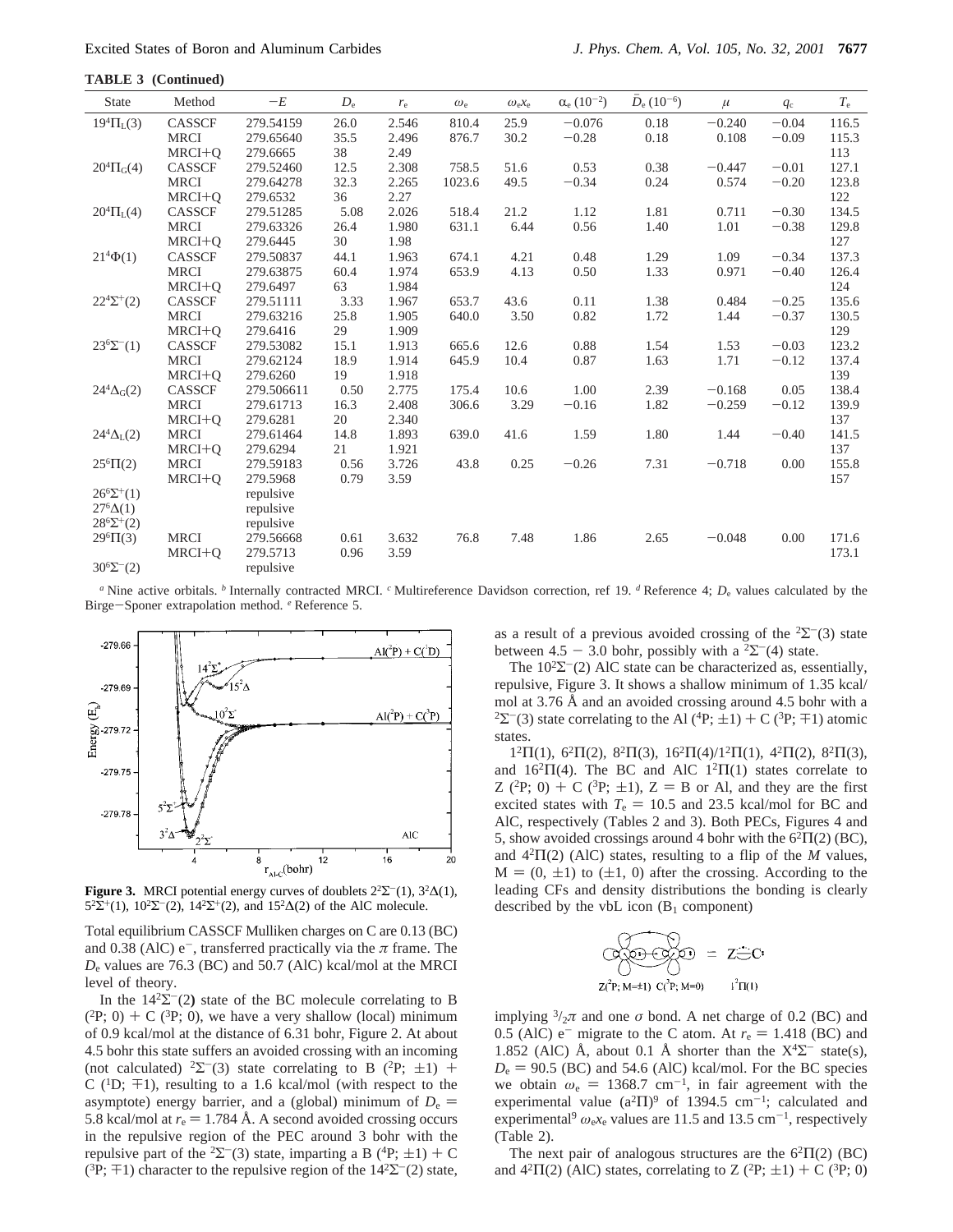# **TABLE 4: Asymptotic Fragments, Dominant Equilibrium CASSCF CFs, and Mulliken Atomic Populations of the 30 Studied States of the BC Molecule**

|                                          |                                                                                       |                                                                                                                                                                                                                                                                                                                                                                                                                                                                                                                                                                                     | Equilibrium<br>Mulliken atomic populations |        |                                                                |    |        |                                             |  |  |  |
|------------------------------------------|---------------------------------------------------------------------------------------|-------------------------------------------------------------------------------------------------------------------------------------------------------------------------------------------------------------------------------------------------------------------------------------------------------------------------------------------------------------------------------------------------------------------------------------------------------------------------------------------------------------------------------------------------------------------------------------|--------------------------------------------|--------|----------------------------------------------------------------|----|--------|---------------------------------------------|--|--|--|
|                                          | Asymptotic                                                                            | Dominant equilibrium CASSCF CFs                                                                                                                                                                                                                                                                                                                                                                                                                                                                                                                                                     |                                            | B      |                                                                |    | C      |                                             |  |  |  |
| <b>State</b>                             | Fragments <sup>a</sup>                                                                | (valence electrons only)                                                                                                                                                                                                                                                                                                                                                                                                                                                                                                                                                            | 2s                                         | $2p_z$ | $2p_x^b$                                                       | 2s | $2p_z$ | $2p_x^b$                                    |  |  |  |
| $\mathbf{X}^4\mathbf{\Sigma}^-$          | $ ^{2}P; 0\rangle  ^{3}P; 0\rangle$                                                   | $0.95 1\sigma^22\sigma^23\sigma^11\pi_x^11\pi_y^1\rangle= A_2\rangle$                                                                                                                                                                                                                                                                                                                                                                                                                                                                                                               |                                            |        | 1.36 0.67 0.37 1.69 1.16 0.63                                  |    |        |                                             |  |  |  |
| $1^2\Pi(1)$                              | $ ^{2}P; 0\rangle  ^{3}P; \pm 1\rangle$                                               | $1/\sqrt{2}(0.841\sigma^2 2\sigma^2 - 0.351\sigma^2 3\sigma^2)(1\pi_x^1 1\pi_y^2 + 1\pi_x^2 1\pi_y^1) =  B_1\rangle +  B_2\rangle$                                                                                                                                                                                                                                                                                                                                                                                                                                                  |                                            |        | 1.13 0.48 0.56 1.54 0.77 0.91 <sup>c</sup>                     |    |        |                                             |  |  |  |
| $2^2\Sigma^{-}(1)$                       | $ ^{2}P;\pm 1\rangle  ^{3}P;\mp 1\rangle$                                             | $0.80 1\sigma^22\sigma^23\sigma^11\bar{\pi}_{x}^11\pi_{y}^1\rangle+0.46 1\sigma^22\sigma^23\sigma^11\pi_{x}^11\bar{\pi}_{y}^1\rangle= A_2\rangle^c$                                                                                                                                                                                                                                                                                                                                                                                                                                 |                                            |        | 1.38 0.60 0.41 1.70 1.18 0.60                                  |    |        |                                             |  |  |  |
| $3^2\Delta(1)$<br>$4^{4}\Pi(1)$          | $ ^{2}P;\pm 1\rangle  ^{3}P;\pm 1\rangle$                                             | $1/\sqrt{2}0.66 1\sigma^22\sigma^23\sigma^1(1\pi_x^2-1\pi_y^2+1\pi_x^11\bar{\pi}_y^1-1\bar{\pi}_x^11\pi_y^1)\rangle= A_1\rangle+ A_2\rangle$                                                                                                                                                                                                                                                                                                                                                                                                                                        |                                            |        | 1.42 0.69 0.36 1.63 1.14 0.64                                  |    |        |                                             |  |  |  |
| $5^{2}\Sigma^{+}(1)$                     | $ ^{2}P;\pm 1\rangle ^{3}P;0\rangle$                                                  | $1/\sqrt{2}0.97 1\sigma^22\sigma^13\sigma^1(1\pi_x^1 1\pi_y^2 + 1\pi_x^2 1\pi_y^1)\rangle =  B_1\rangle +  B_2\rangle$<br>$ ^{2}P;\pm 1\rangle ^{3}P;\pm 1\rangle$ 0.64 $ 1\sigma^{2}2\sigma^{2}3\sigma^{1}(1\pi_{x}^{2}+1\pi_{y}^{2})\rangle= A_{1}\rangle$                                                                                                                                                                                                                                                                                                                        |                                            |        | 1.03 0.62 0.62 1.46 0.86 0.86<br>1.38 0.60 0.41 1.71 1.18 0.60 |    |        |                                             |  |  |  |
| $6^{2}\Pi(2)$                            | $ ^{2}P;\pm 1\rangle  ^{3}P;0\rangle$                                                 | $1/\sqrt{2}0.92 1\sigma^22\sigma^23\sigma^2(1\pi_x^1+1\pi_y^1)\rangle= B_1\rangle+ B_2\rangle$                                                                                                                                                                                                                                                                                                                                                                                                                                                                                      |                                            |        | 1.82 0.77 0.16 1.65 1.38 0.46 <sup>c</sup>                     |    |        |                                             |  |  |  |
| $7^{4}\Sigma^{-}(2)$                     | $ ^{2}P;\pm 1\rangle  ^{3}P;\mp 1\rangle$                                             | $0.84 1\sigma^22\sigma^13\sigma^21\pi_x^11\pi_v^1$ – $0.26 1\sigma^22\sigma^23\sigma^1(1\pi_x^12\pi_v^1+2\pi_x^11\pi_v^1)$ –<br>$0.24 1\sigma^22\sigma^23\sigma^11\pi_x^11\pi_y^1\rangle= A_2\rangle$                                                                                                                                                                                                                                                                                                                                                                               |                                            |        | 1.42 0.64 0.37 1.67 1.13 0.66                                  |    |        |                                             |  |  |  |
| $8^{2}\Pi(3)$                            | $ ^{2}P;\pm 1\rangle  ^{1}D;0\rangle$                                                 | $1/\sqrt{2}[0.73]1\sigma^22\sigma^13\sigma^1(1\bar{\pi}_x^11\pi_v^2+1\pi_x^21\bar{\pi}_v^1)\rangle +$<br>$(0.50 1\sigma^2 2\sigma^2 3\sigma^2 (1\pi^1 + 1\pi^1) )^c =  B_1\rangle +  B_2\rangle$                                                                                                                                                                                                                                                                                                                                                                                    |                                            |        | 1.09 0.62 0.55 1.47 0.95 0.83                                  |    |        |                                             |  |  |  |
| $9^{2}\Sigma^{+}(2)$                     |                                                                                       | $ ^{2}P;\pm 1\rangle ^{1}D;\pm 1\rangle$ 0.90 $ 1\sigma^{2}2\sigma^{1}1\pi_{x}^{2}1\pi_{y}^{2}\rangle= A_{1}\rangle$                                                                                                                                                                                                                                                                                                                                                                                                                                                                |                                            |        | $0.84$ $0.25$ $0.83$ 1.34 $0.62$ 1.09 <sup>c</sup>             |    |        |                                             |  |  |  |
| $10^2\Delta_G(2)$                        |                                                                                       | $ ^{2}P;\pm 1\rangle ^{1}D;\pm 1\rangle$ $1/\sqrt{20.62 1\sigma^{2}2\sigma^{1}3\sigma^{2}(1\pi_{x}^{2}-1\pi_{y}^{2}+1\pi_{x}^{1}1\bar{\pi}_{y}^{1}-1\bar{\pi}_{x}^{1}1\pi_{y}^{1})\rangle= A_{1}\rangle+ A_{2}\rangle$                                                                                                                                                                                                                                                                                                                                                              |                                            |        | 1.43 0.63 0.34 1.69 1.12 0.66                                  |    |        |                                             |  |  |  |
| $10^2\Delta_{\rm L}(2)$                  |                                                                                       | $1/\sqrt{2}[0.46]1\sigma^22\sigma^23\bar{\sigma}^1(1\pi_v^12\pi_v^1-1\pi_x^12\pi_x^1-1\pi_x^12\pi_v^1+2\pi_x^11\pi_v^1)\rangle+$<br>$0.31 1\sigma^2 2\sigma^2 3\sigma^1 (1\pi_x^{\frac{1}{2}} 2\bar{\pi}_x^1 - 1\pi_y^1 2\bar{\pi}_y^1 + 1\pi_x^1 2\bar{\pi}_y^1 - 2\bar{\pi}_x^1 1\bar{\pi}_y^1))$ +<br>$0.23 1\sigma^2 2\sigma^2 4\sigma^1 (1\pi_y^2 - 1\pi_x^2 - 1\pi_x^1 1\bar{\pi}_y^1 + 1\bar{\pi}_x^1 1\pi_y^1)) =  A_1\rangle +  A_2\rangle$                                                                                                                                |                                            |        | 1.83 0.39 0.37 1.91 0.72 0.68                                  |    |        |                                             |  |  |  |
| $114\Delta(1)$                           | $ ^{2}P;\pm 1\rangle  ^{3}P;\pm 1\rangle$                                             | $1/\sqrt{20.67}  1\sigma^2 2\sigma^2 3\sigma^1 (1\pi_x^1 2\pi_x^1 - 1\pi_y^1 2\pi_y^1 + 1\pi_x^1 2\pi_y^1 - 2\pi_x^1 1\pi_y^1) \rangle =  A_1\rangle +  A_2\rangle$                                                                                                                                                                                                                                                                                                                                                                                                                 |                                            |        | 1.46 0.48 0.51 1.79 1.09 0.52 $^c$                             |    |        |                                             |  |  |  |
| $12^{6} \Pi(1)$                          | $ ^{4}P;\pm 1\rangle ^{3}P;0\rangle$                                                  | $1/\sqrt{2}0.99 1\sigma^22\sigma^13\sigma^1(1\pi_x^1 1\pi_y^1 2\pi_y^1 + 1\pi_x^1 2\pi_x^1 1\pi_y^1)\rangle =  B_1\rangle +  B_2\rangle$                                                                                                                                                                                                                                                                                                                                                                                                                                            |                                            |        | 1.06 0.61 0.60 1.43 0.85 0.88                                  |    |        |                                             |  |  |  |
| $13^4\Sigma^+(1)$                        | $ ^{2}P;\pm 1\rangle  ^{3}P;\mp 1\rangle$                                             | $0.67 1\sigma^22\sigma^23\sigma^1(1\pi_x^12\pi_x^1+1\pi_y^12\pi_y^1)\rangle= A_1\rangle$                                                                                                                                                                                                                                                                                                                                                                                                                                                                                            |                                            |        | 1.55 0.44 0.52 1.85 1.03 0.52                                  |    |        |                                             |  |  |  |
|                                          | $14^{2}\Sigma^{-}{}_{G}(2)$   <sup>2</sup> P; 0)  <sup>3</sup> P; 0)                  | $0.49 1\sigma^22\sigma^23\sigma^1(1\bar{\pi}_x^12\pi_v^1+2\pi_x^11\bar{\pi}_v^1)\rangle-0.41 1\sigma^22\sigma^23\sigma^1(1\pi_v^12\bar{\pi}_v^1+2\bar{\pi}_x^11\pi_v^1)\rangle+$<br>$0.21 1\sigma^2 2\bar{\sigma}^1 3\sigma^2 1\pi_x^1$ $1\pi_y^1\rangle =  A_2\rangle$                                                                                                                                                                                                                                                                                                             |                                            |        | 1.61 0.61 0.30 1.80 0.85 0.72                                  |    |        |                                             |  |  |  |
| $14^2\Sigma^{-}L(2)$                     |                                                                                       | $0.73\underline{11}\sigma^22\sigma^24\bar{\sigma}^11\pi_x^11\pi_y^1\rangle-0.37 1\sigma^22\sigma^24\sigma^1(1\pi_x^11\bar{\pi}_v^1+1\bar{\pi}_x^11\pi_v^1)\rangle= A_2\rangle$                                                                                                                                                                                                                                                                                                                                                                                                      |                                            |        | 1.89 0.06 0.53 1.96 1.00 0.52                                  |    |        |                                             |  |  |  |
| $15^{4} \Pi(2)$                          | $ ^{2}P; 0\rangle  ^{3}P; \pm 1\rangle$                                               | $1/\sqrt{2}[0.81]1\sigma^2 2\sigma^2(1\pi^{\text{f}}_x1\pi^1_y2\pi^1_y+1\pi^1_x2\pi^1_x1\pi^1_y)\rangle+$<br>$[0.36 1\sigma^2 2\sigma^1 3\sigma^1 (1\pi_x^1 1\pi_y^2 + 1\pi_x^2 1\pi_y^1)] =  B_1\rangle +  B_2\rangle$                                                                                                                                                                                                                                                                                                                                                             |                                            |        | 1.07 0.60 0.58 1.47 0.81 0.90                                  |    |        |                                             |  |  |  |
|                                          |                                                                                       | $16^{2}\Pi_{G}(4) \quad  ^{2}P;\pm1\rangle  ^{1}D;\mp2\rangle \quad 1/\sqrt{2}[ 1\sigma^{2}2\sigma^{2}(0.59(2\pi_{x}^{1} 1\pi_{y}^{2} + 1\pi_{x}^{2} 2\pi_{y}^{1}) + 0.17(1\pi_{x}^{1} 1\pi_{y}^{1} 2\pi_{y}^{1} + 1\pi_{x}^{1} 2\pi_{x}^{1} 1\pi_{y}^{1}))\rangle -$<br>$0.32 1\sigma^2 2\sigma^1 3\bar{\sigma}^1(1\pi_x^1 1\pi_y^2 + 1\pi_x^2 1\pi_y^1) -  1\sigma^2 2\sigma^1 3\sigma^1(0.18(1\bar{\pi}_x^1 1\bar{\pi}_y^1 2\pi_y^1 +$<br>$1\bar{\pi}_x^1 2\pi_x^1 1\bar{\pi}_y^1 + 0.17(1\bar{\pi}_x^1 1\pi_y^2 + 1\bar{\pi}_x^2 1\bar{\pi}_y^1)$ = $ B_1\rangle +  B_2\rangle$ |                                            |        | 1.07 0.60 0.58 1.42 0.91 0.87                                  |    |        |                                             |  |  |  |
| $16^{2} \Pi_{L}(4)$                      |                                                                                       | $1/\sqrt{2} 1\sigma^2 2\sigma^2(0.44(2\pi_x^1 1\pi_y^2 + 1\pi_x^2 2\pi_y^1) + 0.42(1\bar{\pi}_x^1 1\pi_y^1 2\pi_y^1 + 1\pi_x^1 2\pi_x^1 1\bar{\pi}_y^1) -$<br>$0.31(1\pi_x^1 1\pi_y^1 2\bar{\pi}_y^1 + 1\pi_x^1 2\bar{\pi}_x^1 1\pi_y^1))$ + $0.41 1\sigma^22\sigma^13\sigma^1(1\bar{\pi}_x^1 1\pi_y^2 + 1\pi_x^2 1\bar{\pi}_y^1)$ $c =$<br>$ B_1\rangle +  B_2\rangle$                                                                                                                                                                                                             |                                            |        | 1.05 0.51 0.98 1.56 0.84 0.50                                  |    |        |                                             |  |  |  |
|                                          | $17^4\Pi_G(3)$   <sup>4</sup> P; $\pm 1$ }  <sup>3</sup> P; 0}                        | $1/\sqrt{2}  1\sigma^2 2\sigma^1 3\sigma^1 (0.57(1\bar{\pi}_x^1 1\pi_v^1 2\pi_v^1 + 1\pi_x^1 2\pi_x^1 1\bar{\pi}_v^1) + 0.54(2\pi_x^1 1\pi_v^2 + 1\pi_x^2 2\pi_v^1) = 1.25 \quad 0.40 \quad 0.61 \quad 1.65 \quad 0.64 \quad 0.88$<br>$ B_1\rangle +  B_2\rangle$                                                                                                                                                                                                                                                                                                                   |                                            |        |                                                                |    |        |                                             |  |  |  |
| $17^{4} \Pi_{L}(3)$                      |                                                                                       | $1/\sqrt{2[0.57]}1\sigma^22\sigma^13\sigma^1(1\pi_x^11\pi_y^2+1\pi_x^21\pi_y^1) - 0.29 1\sigma^22\sigma^23\sigma^14\sigma^1(1\pi_x^1+1\pi_y^1) -$<br>$0.29 1\sigma^22\sigma^13\sigma^1(1\pi_x^1 1\bar{\pi}_y^1 2\pi_y^1 + 1\bar{\pi}_x^1 2\pi_x^1 1\pi_y^1)\rangle +$<br>$0.27 1\sigma^2 2\sigma^1 3\sigma^1 (1\pi_x^1 1\pi_y^1 2\bar{\pi}_y^1 + 1\pi_x^1 2\bar{\pi}_x^1 1\pi_y^1)\rangle] =  B_1\rangle +  B_2\rangle$                                                                                                                                                             |                                            |        | 1.48 0.72 0.39 1.75 0.79 0.73                                  |    |        |                                             |  |  |  |
| $18^4\Sigma^{-}(3)$                      |                                                                                       | $ \Phi(x+1) ^3 P$ ; $\pm 1 \rangle$ $ (0.541\sigma^2 2\sigma^1 3\sigma^2 - 0.521\sigma^2 2\sigma^2 4\sigma^1)1\pi_x^1 1\pi_y^1 - 0.27 1\sigma^2 2\sigma^1 3\sigma^2 (1\pi_x^1 2\pi_y^1 + 0.27) 1\sigma^2 3\sigma^2 1\pi_x^1 1\pi_y^1$<br>$(2\pi_x^1 1\pi_y^1)$ <sup>c</sup> = $ A_2\rangle$                                                                                                                                                                                                                                                                                         |                                            |        | 1.62 0.58 0.36 1.77 0.93 0.68                                  |    |        |                                             |  |  |  |
| $19^4\Sigma^+(2)$                        |                                                                                       | $ {}^{4}P; \pm 1\rangle  {}^{3}P; \mp 1\rangle$ $0.64\overline{1}0^{-2}2\sigma^{1}(1\pi_{x}^{2}1\pi_{y}^{1}2\pi_{y}^{1} + 1\pi_{x}^{1}2\pi_{x}^{1}1\pi_{y}^{2})\rangle =  A_{1}\rangle$                                                                                                                                                                                                                                                                                                                                                                                             |                                            |        | $0.85$ 0.17 0.90 1.43 0.52 1.04 <sup>c</sup>                   |    |        |                                             |  |  |  |
| $20^{4}\Phi(1)$                          |                                                                                       |                                                                                                                                                                                                                                                                                                                                                                                                                                                                                                                                                                                     |                                            |        | 1.03 0.52 0.69 1.54 0.86 0.79                                  |    |        |                                             |  |  |  |
|                                          | $21^{4}\Pi_{G}(4)$   <sup>4</sup> P; 0)  <sup>3</sup> P; ±1)                          | $\begin{array}{lll}  \Phi; \pm 1 \rangle  ^{1} \mathrm{D}; \pm 2 \rangle & 1/\sqrt{2} 0.50  1 \sigma^{2} 2 \sigma^{1} 3 \sigma^{1} (1 \pi_{x}^{2} \, 2 \pi_{x}^{1} + 1 \pi_{y}^{2} \, 2 \pi_{y}^{1} - 2 \pi_{x}^{1} \, 1 \pi_{y}^{2} - 1 \pi_{x}^{2} \, 2 \pi_{y}^{1} - 1 \pi_{x}^{1} \, 1 \pi_{y}^{1} \, 2 \pi_{y}^{1} - 1 \pi_{x}^{1} \, 1 \pi_{y}^{1} \, 2 \$<br>$\left  \int_{\tau}^{1} 2 \bar{\pi}_{x}^{1} \left  \bar{\pi}_{y}^{1} \right  \right\rangle = \left  B_{1} \right\rangle + \left  B_{2} \right\rangle$                                                           |                                            |        | 1.04 0.52 0.70 1.54 0.85 0.81                                  |    |        |                                             |  |  |  |
| $21^{4} \Pi_{L}(4)$                      |                                                                                       | $1/\sqrt{2}$ [  $1\sigma^2 2\sigma^1 3\sigma^1 (0.50(1\bar{\pi}_x^1 1\pi_y^1 2\pi_y^1 + 1\pi_x^1 2\pi_x^1 1\bar{\pi}_y^1) + 0.40(2\pi_x^1 1\pi_y^2 +$<br>$1\pi_x^2 2\pi_y^1$ )) – $ (0.401\sigma^2 2\sigma^2 + 0.251\sigma^2 2\sigma^1 3\bar{\sigma}^1)(2\pi_x^1 1\pi_y^1 2\pi_y^1 +$<br>$\left  \int_{\alpha} \hat{d}_x^{\dagger} 2 \pi_x^{\dagger} 2 \pi_y^{\dagger} 2 \right  = \left  B_1 \right\rangle + \left  B_2 \right\rangle$                                                                                                                                             |                                            |        |                                                                |    |        | 1.12 0.36 0.76 1.74 0.75 0.71 $\textdegree$ |  |  |  |
| $22^4\Delta_G(2)$                        | $ ^{4}P;\pm 1\rangle ^{3}P;\pm 1\rangle$                                              | $1/\sqrt{2} 0.65  1\sigma^2 2\sigma^{\text{I}} (1\pi_{\text{x}}^2\,1\pi_{\text{y}}^1\,2\pi_{\text{y}}^1-1\pi_{\text{x}}^1\,2\pi_{\text{x}}^1\,1\pi_{\text{y}}^2+1\pi_{\text{x}}^2\,2\pi_{\text{x}}^1\,1\pi_{\text{v}}^1-1\pi_{\text{x}}^1\,1\pi_{\text{v}}^2\,2\pi_{\text{v}}^1)\rangle =$<br>$ A_1\rangle +  A_2\rangle$                                                                                                                                                                                                                                                           |                                            |        | 0.84 0.16 0.93 1.41 0.57 1.03                                  |    |        |                                             |  |  |  |
| $22^4\Delta_{\rm L}(2)$                  |                                                                                       | $1/\sqrt{2}[(0.441\sigma^22\sigma^13\sigma^2 - 0.321\sigma^22\sigma^24\sigma^1)(1\pi_x^1 2\pi_x^1 - 1\pi_y^1 2\pi_y^1 + 1\pi_x^1 2\pi_y^1 -$<br>$\langle 2\pi_{x}^{1} 1\pi_{y}^{1} \rangle \rangle =  A_{1}\rangle +  A_{2}\rangle$                                                                                                                                                                                                                                                                                                                                                 |                                            |        | 1.21 0.73 0.51 1.83 1.06 0.53 $^c$                             |    |        |                                             |  |  |  |
| $23^{6} \Pi(2)$                          | $ ^{4}P; 0\rangle  ^{3}P; \pm 1\rangle$                                               | almost repulsive                                                                                                                                                                                                                                                                                                                                                                                                                                                                                                                                                                    |                                            |        |                                                                |    |        |                                             |  |  |  |
| $24^{6}\Sigma^{-}(1)$                    | $ ^{4}P;\pm 1\rangle  ^{3}P;\mp 1\rangle$                                             | $0.98 1\sigma^22\sigma^13\sigma^14\sigma^11\pi_x^11\pi_y^1\rangle =  A_2\rangle^d$                                                                                                                                                                                                                                                                                                                                                                                                                                                                                                  |                                            |        |                                                                |    |        |                                             |  |  |  |
| $25^{6}\Sigma^{+}(1)$                    | $ ^{4}P; 0\rangle  ^{3}P; 0\rangle$                                                   | repulsive                                                                                                                                                                                                                                                                                                                                                                                                                                                                                                                                                                           |                                            |        |                                                                |    |        |                                             |  |  |  |
| $26^6\Sigma^+(2)$<br>$276\Delta(1)$      | $ ^{4}P;\pm 1\rangle  ^{3}P;\mp 1\rangle$<br>$ ^{4}P;\pm 1\rangle ^{3}P;\pm 1\rangle$ | repulsive<br>repulsive                                                                                                                                                                                                                                                                                                                                                                                                                                                                                                                                                              |                                            |        |                                                                |    |        |                                             |  |  |  |
| $28^{6} \Pi(3)$<br>$29^{6}\Sigma^{-}(2)$ | $ ^{2}P;\pm 1\rangle  ^{5}S\rangle$<br>$ ^{2}P; 0\rangle  ^{5}S\rangle$               | almost repulsive<br>repulsive                                                                                                                                                                                                                                                                                                                                                                                                                                                                                                                                                       |                                            |        |                                                                |    |        |                                             |  |  |  |
|                                          |                                                                                       |                                                                                                                                                                                                                                                                                                                                                                                                                                                                                                                                                                                     |                                            |        |                                                                |    |        |                                             |  |  |  |

 $a \mid 2S+1$ L;M $\rangle_B \mid 2S+1$ L;M $\rangle_C$ . *b* p<sub>y</sub> populations are identical to p<sub>x</sub> populations by symmetry. *c* MRCI values. *d* Problematic populations.

fragments. As was mentioned before, these states present avoided crossings with the BC/AlC 12Π(1) states, so their M

equilibrium values become  $(0, \pm 1)$ . In addition, in their repulsive part and around 2.7 (BC) and 3.3 (AlC) bohr, both PECs suffer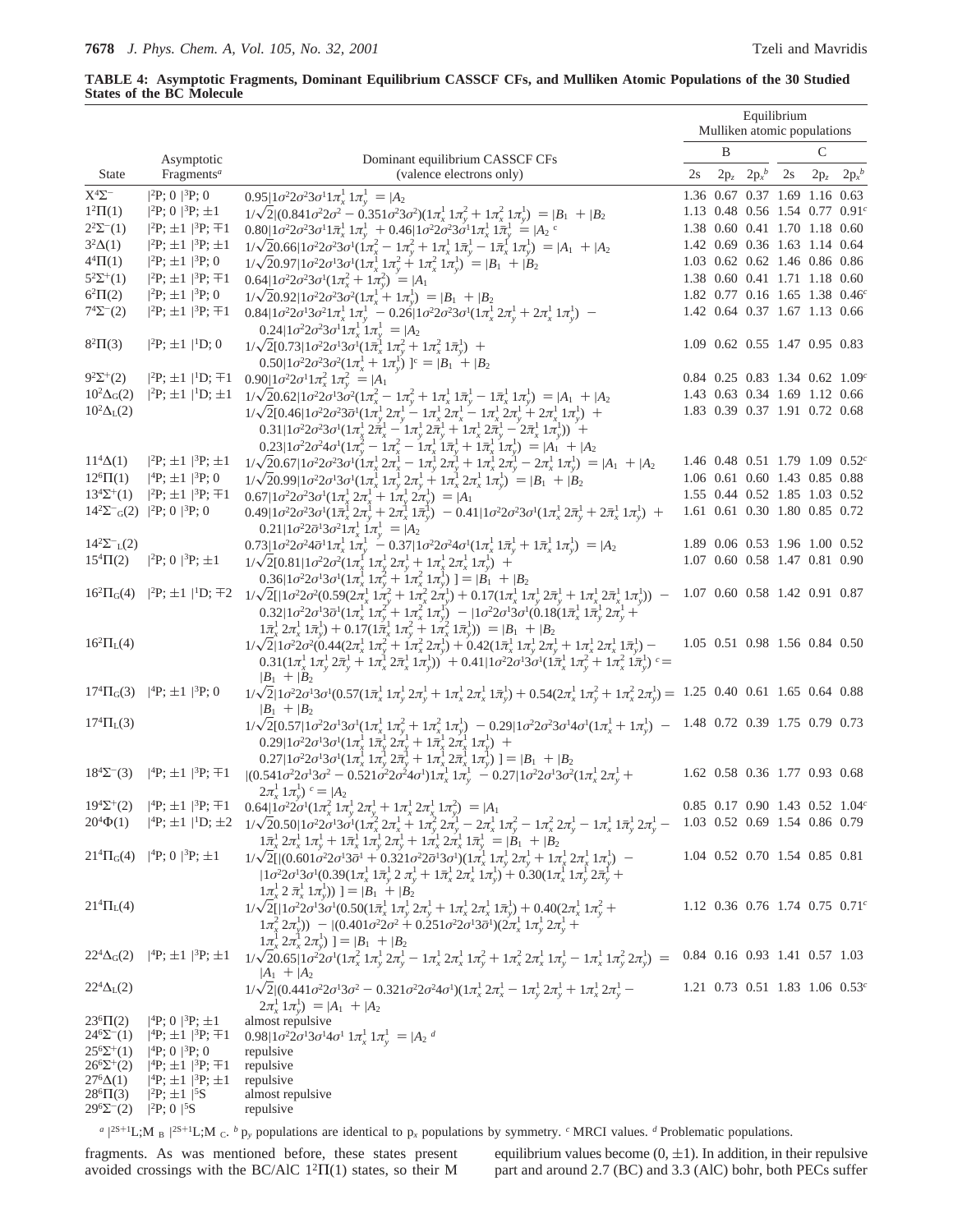

**Figure 4.** MRCI potential energy curves of doublets  $1^2\Pi(1)$ ,  $6^2\Pi(2)$ ,  $8<sup>2</sup>\Pi(3)$ , and  $16<sup>2</sup>\Pi(4)$  of the BC molecule.



**Figure 5.** MRCI potential energy curves of doublets  $1^2\Pi(1)$ ,  $4^2\Pi(2)$ ,  $8<sup>2</sup>\Pi(3)$ ,  $16<sup>2</sup>\Pi(4)$ , and  $17<sup>2</sup>\Phi(1)$  of the AlC molecule.

a second avoided crossing with the incoming  $8^{2}\Pi(3)$  BC/AlC states (vide infra). This last avoided crossing shows clearly in the BC PEC, Figure 4. The bonding consists of  $\frac{1}{2}\pi$  and one  $\sigma$ bond; pictorially  $(B_1 \text{ component})$ 

$$
\text{Cov}(P; M=0) = \sum_{i \in \mathbb{Z}^+ \setminus C^*} \text{Cov}(P; M=1) = \sum_{i \in \mathbb{Z}^+ \setminus \mathbb{Z}^+ \setminus \mathbb{Z}^+} \text{Cov}(P; M=1)
$$

No net charge transfer is found in the BC system due to an approximately equal flux of  $e^-$  from C to B through the  $\pi$  frame, and from B to C through the *σ* frame. The AlC equilibrium populations are spurious due to the avoided crossing at 4 bohr  $(r_e = 3.855$  bohr) with the  $1<sup>2</sup>Π(1)$  state (vide supra).

According to Tables 2 and 3,  $D_e = 56.9$  and 40.6 kcal/mol for BC and AlC, respectively. Note the opposite dipole moment signs of BC and AlC.

Two out of the three possible <sup>2</sup>Π states which originate from Z (B, Al;  ${}^{2}P$ ) + C ( ${}^{1}D$ ) fragments have been examined, namely, the  $8^{2}\Pi(3)$  and  $16^{2}\Pi(4)$  states, whose PECs are shown in Figures 4 and 5.

For the  $8^{2}\Pi(3)$  state of BC the asymptotic products are described by the wave function  $|^{2}P;\pm 1\rangle|^{1}D;0\rangle$ . Up to 3.2 bohr, the asymptotic character is maintained; between 3.2 and 2.7 the asymptotic character is maintained; between 3.2 and 2.7 bohr a character of B ( ${}^{4}P$ ;  $\pm 1$ ) + C ( ${}^{3}P$ ; 0) is acquired owing to the interaction with the  $16<sup>2</sup>\Pi(4)$  state, while at the 2.7 bohr an avoided crossing occurs with the lower  $6<sup>2</sup>\Pi(2)$  state previously described. As a result the ensuing (approximate) minimum,  $r_e = 2.72$  Å, entangles the characters B (<sup>4</sup>P;  $\pm$ 1) + C (<sup>3</sup>P; 0) (right PEC branch) and B (<sup>2</sup>P; 0) + C (<sup>3</sup>P;  $\pm$ 1) (left PEC branch). This is also clear from the dominant CFs participating at this point, Table 4. With respect to the formal minimum at the 2.72 Å a  $D_e = 72.3$  kcal/mol is calculated; certainly, no meaningful spectroscopic constants can be given for this state.

Concerning the AlC  $8^{2}\Pi(3)$  state the situation is similar to the one previously described, although there are some differences. In the interval  $3.9 - 3.3$  bohr, due to the interaction with the  $16^{2}\Pi(4)$  state, the PEC carries the character of Al  $(^{4}P; \pm 1)$  + C  $(^{3}P; 0)$ , with a clear minimum at 3.510 bohr  $(= 1.858 \text{ Å})$ . In the repulsive part an avoided crossing occurs with the lower  $4<sup>2</sup>\Pi(2)$  state around 3.3 bohr. The bonding consists of  $\frac{3}{2}\pi$  and  $\frac{1}{2}\sigma$  bonds, with a net transfer of 0.4 e<sup>-</sup> from Al to C atom, and  $D_e = 33.4$  kcal/mol with respect to the asymptotic products, or 4.1 kcal/mol with respect to the groundstate atoms.

The rugged character of the BC  $16^{2} \Pi(4)$  state, correlating to B (<sup>2</sup>P;  $\pm$ 1) + C (<sup>1</sup>D;  $\pm$ 2), is due to the interactions of the 8<sup>2</sup> $\Pi$ (3) state (vide supra), a  ${}^{2}\Pi(5)$  not calculated state correlating to the same fragments, and two more not calculated incoming <sup>2</sup>Π states (<sup>2</sup>Π(6), <sup>2</sup>Π(7)) correlating to B (<sup>4</sup>P) + C (<sup>3</sup>P) fragments. The local (L) minimum at the 3.07 bohr (= 1.62 Å) seems to carry the character of the  $8^{2}\Pi(3)$  state, while the in situ atoms at the global (G) minimum,  $r_e = 2.616$  bohr (= 1.385) Å), are B (<sup>4</sup>P; 0) + C (<sup>3</sup>P;  $\pm$ 1), meaning that the G minimum correlates to the  ${}^{2}\Pi(7)$  state. (See also Tables 4 and 2). With respect to the asymptotic products the  $16^{2} \Pi_{G}(4)$  state has a binding energy of 22 kcal/mol, but its intrinsic bond strength, i.e., with respect to B (<sup>4</sup>P) + C(<sup>3</sup>P), is 22 +  $\Delta E(B(^{4}P \leftarrow {}^{2}P))$  - $\Delta E(C({}^{1}D \leftarrow {}^{3}P)) = 75.6$  kcal/mol. The bonding is comprised of  $\frac{3}{2}\pi$  bonds and one  $\sigma$  bond.

Mutatis-mutandis the  $16^{2} \Pi(4)$  PEC of AlC presents the same features as the  $16<sup>2</sup>\Pi(4)$  of BC although to a smaller extent, so it looks smoother at the MRCI level, Figure 5. However, the bonding consists of  $\frac{3}{2}\pi$  bonds giving rise to a binding energy of 14.7 kcal/mol with respect to asymptotic products, or  $14.7 + \Delta E(AI(^4P \leftarrow {}^{2}P)) - \Delta E(C(^1D \leftarrow {}^{3}P)) = 64.9$  kcal/mol with respect to the Al  $({}^{4}P) + C({}^{3}P)$  atomic fragments.

3<sup>2</sup>∆(1), 10<sup>2</sup>∆(2)/3<sup>2</sup>∆(1), and 15<sup>2</sup>∆(2). The 3<sup>2</sup>∆(1) BC and AlC states, similar in every respect, correlate to  $Z$  (<sup>2</sup>P;  $\pm$ 1) + C ( ${}^{3}P$ ;  $\pm$ 1), Z = B or Al. The asymptotic character is maintained along the potential energy curve(s) for both molecules, Figures 2 and 3. According to the leading CASSCF equilibrium CFs and corresponding populations (Tables 4 and 5), the bonding is succinctly captured by the following vbL icons



suggesting one  $\pi$  and  $\frac{1}{2}\sigma$  bond. Notice that the symmetry of the first pair is  $A_1$  and that of the second  $A_2$ . Along the  $\sigma$  frame about  $0.2 e^-$  are moving from C to Z (B/Al), while along the  $\pi$ frame  $0.3/0.6$  e<sup>-</sup>'s are migrating from B/Al to C. The MRCI *D*<sup>e</sup> values are 76.0 (BC) and 48.9 (AlC) kcal/mol, Tables 2 and 3.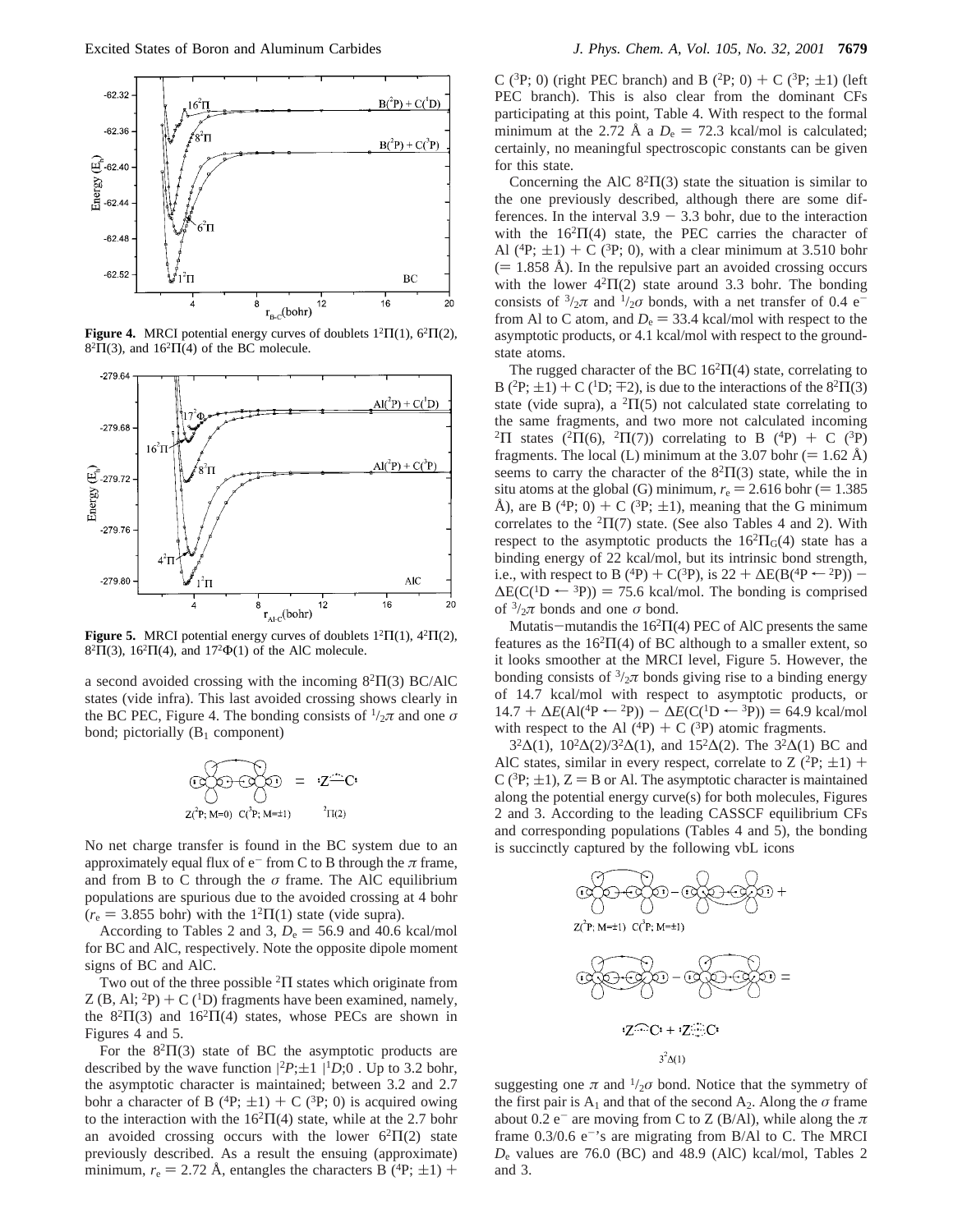## **TABLE 5: Asymptotic Fragments, Dominant Equilibrium CASSCF CFs, and Mulliken Atomic Populations of the 31 Studied States of the AlC Molecule**

|                                                            |                                                                                      |                                                                                                                                                                                                                                                                                                                                                                             |    |                 | Mulliken atomic populations                  | Equilibrium |        |          |
|------------------------------------------------------------|--------------------------------------------------------------------------------------|-----------------------------------------------------------------------------------------------------------------------------------------------------------------------------------------------------------------------------------------------------------------------------------------------------------------------------------------------------------------------------|----|-----------------|----------------------------------------------|-------------|--------|----------|
|                                                            | Asymptotic                                                                           | Dominant equilibrium CASSCF CFs                                                                                                                                                                                                                                                                                                                                             |    | Al              |                                              |             | C      |          |
| <b>State</b>                                               | Fragments <sup>a</sup>                                                               | (valence electrons only)                                                                                                                                                                                                                                                                                                                                                    | 3s | $3\mathrm{p}_z$ | $3p_x^b$                                     | 2s          | $2p_z$ | $2p_x^b$ |
| $\mathbf{X}^4\mathbf{\Sigma}^-$                            | $ ^{2}P; 0\rangle  ^{3}P; 0\rangle$                                                  | $0.96 1\sigma^22\sigma^23\sigma^11\pi_x^11\pi_y^1\rangle= A_2\rangle$                                                                                                                                                                                                                                                                                                       |    |                 | 1.72 0.45 0.16 1.78 0.91 0.86                |             |        |          |
| $1^2\Pi(1)$                                                | $ ^{2}P; 0\rangle  ^{3}P; \pm 1\rangle$                                              | $1/\sqrt{2}(0.821\sigma^2 2\sigma^2 - 0.211\sigma^2 3\sigma^2)(1\pi_x^1 1\pi_y^2 + 1\pi_y^2 1\pi_y^1) =  B_1\rangle +  B_2\rangle$                                                                                                                                                                                                                                          |    |                 | 1.39 0.27 0.39 1.73 0.56 1.04 <sup>c</sup>   |             |        |          |
| $2^2\Sigma^{-}(1)$                                         | $ ^{2}P;\pm 1\rangle ^{3}P;\mp 1\rangle$                                             | $0.79 1\sigma^22\sigma^23\sigma^11\bar{\pi}_x^11\pi_v^1\rangle + 0.46 1\sigma^22\sigma^23\sigma^11\pi_x^11\bar{\pi}_v^1 =  A_2\rangle^c$                                                                                                                                                                                                                                    |    |                 | 1.57 0.40 0.30 1.87 1.04 0.71                |             |        |          |
| $3^2\Delta(1)$                                             | $ ^{2}P;\pm 1\rangle  ^{3}P;\pm 1\rangle$                                            | $1/\sqrt{20.67}  1\sigma^2 2\sigma^2 3\sigma^1 (1\pi_x^2 - 1\pi_y^2 + 1\pi_x^1 1\bar{\pi}_y^1 - 1\bar{\pi}_x^1 1\pi_y^1) =  A_1\rangle +  A_2\rangle$                                                                                                                                                                                                                       |    |                 | 1.65 0.43 0.21 1.87 0.94 0.79                |             |        |          |
| $4^{2}\Pi(2)$                                              | $ ^{2}P;\pm 1\rangle  ^{3}P;0\rangle$                                                | $1/\sqrt{2}[0.80]1\sigma^22\sigma^23\sigma^2(1\pi_x^1+1\pi_v^1)\rangle+0.39]1\sigma^22\sigma^2(1\pi_x^11\pi_v^2+1\pi_x^21\pi_v^1)\rangle] =$<br>$ B_1\rangle +  B_2\rangle^d$                                                                                                                                                                                               |    |                 |                                              |             |        |          |
| $5^{2}\Sigma^{+}(1)$                                       | $ ^{2}P;\pm 1\rangle ^{3}P;\mp 1\rangle$                                             | $0.65 1\sigma^22\sigma^23\sigma^1(1\pi_x^2+1\pi_y^2)\rangle= A_1\rangle$                                                                                                                                                                                                                                                                                                    |    |                 | 1.62 0.39 0.28 1.86 1.01 0.74                |             |        |          |
| $6^{4} \Pi(1)$                                             | $ ^{2}P;\pm 1\rangle ^{3}P;0\rangle$                                                 | $1/\sqrt{2}0.80 1\sigma^22\sigma^13\sigma^1(1\pi_x^11\pi_v^2+1\pi_x^21\pi_v^1)\rangle-0.38 1\sigma^22\sigma^2(1\pi_x^11\pi_v^12\pi_v^1+1)$<br>$1\pi_x^1 2\pi_x^1 1\pi_y^1$ ) = $ B_1\rangle +  B_2\rangle$                                                                                                                                                                  |    |                 | 1.09 0.40 0.55 1.64 0.81 0.93                |             |        |          |
| $7^{4}\Sigma^{-}(2)$                                       | $ ^{2}P;\pm 1\rangle  ^{3}P;\mp 1\rangle$                                            | $0.69 1\sigma^2 2\sigma^1 3\sigma^2 1\pi_x^1 1\pi_y^1$ + $0.39 1\sigma^2 2\sigma^2 3\sigma^1 (1\pi_x^1 2\pi_y^1 + 2\pi_x^1 1\pi_y^1)$ -<br>$0.35 1\sigma^22\sigma^23\sigma^11\pi_x^11\pi_y^1\rangle= A_2\rangle$                                                                                                                                                            |    |                 | 1.72 0.47 0.16 1.76 0.89 0.87                |             |        |          |
| $8^{2}\Pi(3)$                                              | $ ^{2}P; 0\rangle  ^{1}D; \pm 1\rangle$                                              | $1/\sqrt{2}[0.63]1\sigma^22\sigma^13\sigma^1(1\bar{\pi}_x^11\pi_y^2+1\pi_x^21\bar{\pi}_y^1\rangle]+0.35 1\sigma^22\sigma^2(1\pi_x^11\pi_y^12\bar{\pi}_y^1+$<br>$\langle 1\pi_x^1 2\bar{\pi}_x^1 1\pi_y^1 \rangle \rangle - 0.28. \langle 1\sigma^2 2\sigma^2 (2\pi_x^1 1\pi_y^2 + 1\pi_x^2 2\pi_y^1) \rangle =  B_1\rangle +  B_2\rangle$                                   |    |                 | $1.08$ 0.35 0.52 1.72 0.77 0.93 <sup>c</sup> |             |        |          |
| $9^4\Delta(1)$                                             | $ ^{2}P;\pm 1\rangle ^{3}P;\pm 1\rangle$                                             | $1/\sqrt{20.65} \left[1\sigma^2 2\sigma^2 3\sigma^1 (1\pi_x^1 2\pi_x^1 - 1\pi_y^1 2\pi_y^1 + 1\pi_x^1 2\pi_y^1 - 2\pi_x^1 1\pi_y^1) \right] =  A_1\rangle +  A_2\rangle$                                                                                                                                                                                                    |    |                 | 1.80 0.18 0.52 1.89 1.01 0.52 $^c$           |             |        |          |
| $10^2\Sigma^{-}(2)$                                        | $ ^{2}P; 0\rangle  ^{3}P; 0\rangle$                                                  | $0.65 1\sigma^22\sigma^24\bar{\sigma}^11\pi_x^11\pi_y^1\rangle - 0.33 1\sigma^22\sigma^24\sigma^1(1\pi_x^11\bar{\pi}_y^1+1\bar{\pi}_x^11\pi_y^1)\rangle +$<br>$-0.30 1\sigma^2 2\sigma^2 3\bar{\sigma}^1 1\pi_x^1 1\pi_y^1 + 0.19 1\sigma^2 2\sigma^2 3\sigma^1 (1\pi_x^1 2\bar{\pi}_y^1 + 2\bar{\pi}_x^1 1\pi_y^1) =  A_2\rangle$                                          |    |                 | 1.92 0.13 0.45 1.94 0.93 0.56                |             |        |          |
| $11^{4}\Sigma^{+}(1)$                                      | $ ^{2}P;\pm 1\rangle  ^{3}P;\mp 1\rangle$                                            | $0.64 1\sigma^22\sigma^23\sigma^1(1\pi_x^12\pi_x^1+1\pi_y^12\pi_y^1)\rangle= A_1\rangle$                                                                                                                                                                                                                                                                                    |    |                 | 1.89 0.07 0.52 1.92 0.99 0.52                |             |        |          |
| $12^{6} \Pi(1)$                                            | $ ^{4}P;\pm 1\rangle ^{3}P;0\rangle$                                                 | $1/\sqrt{2}$ 0.99 $1\sigma^2 2\sigma^1 3\sigma^1 (1\pi_x^1 1\pi_y^1 2\pi_y^1 + 1\pi_x^1 2\pi_x^1 1\pi_y^1) =  B_1\rangle +  B_2\rangle$                                                                                                                                                                                                                                     |    |                 | 1.03 0.43 0.53 1.58 0.89 0.94                |             |        |          |
| $13^{4} \Pi(2)$                                            | $ ^{2}P; 0\rangle  ^{3}P; \pm 1\rangle$                                              | $1/\sqrt{2}[0.73]1\sigma^22\sigma^2(1\pi_x^1 1\pi_y^1 2\pi_y^1 + 1\pi_x^1 2\pi_x^1 1\pi_y^1) + 0.53 1\sigma^22\sigma^13\sigma^1(1\pi_x^1 1\pi_y^2 +$<br>$ \pi_x^2 1\pi_y^1\rangle = B_1\rangle+ B_2\rangle$                                                                                                                                                                 |    |                 | 1.08  0.40  0.54  1.66  0.81  0.95           |             |        |          |
| $14^2\Sigma^+(2)$                                          |                                                                                      | $ ^{2}P;\pm 1\rangle ^{1}D;\pm 1\rangle$ 0.86 $ 1\sigma^{2}2\sigma^{1}1\pi_{x}^{2}1\pi_{y}^{2}\rangle =  A_{1}\rangle$                                                                                                                                                                                                                                                      |    |                 | 1.01 0.27 0.60 1.57 0.35 1.22 $^c$           |             |        |          |
| $15^2\Delta$ <sub>G</sub> $(2)$                            |                                                                                      | $ ^{2}P;\pm 1\rangle ^{1}D;\pm 1\rangle$ $1/\sqrt{2}[0.54]1\sigma^{2}2\sigma^{1}3\sigma^{2}(1\pi_{x}^{2}-1\pi_{y}^{2}+1\pi_{x}^{1}1\pi_{y}^{1}-1\pi_{x}^{1}1\pi_{y}^{1})\rangle +$<br>$0.29 1\sigma^2 2\sigma^2 3\sigma^1 (1\bar{\pi}_x^1 2\bar{\pi}_x^1 - 1\bar{\pi}_y^1 2\pi_y^1 + 1\bar{\pi}_x^1 2\pi_y^1 - 2\bar{\pi}_x^1 1\bar{\pi}_y^1)  =  A_1\rangle +  A_2\rangle$ |    |                 | 1.60 0.36 0.31 1.85 1.02 0.73                |             |        |          |
| $15^2\Delta_L(2)$                                          |                                                                                      | $1/\sqrt{2}[0.51]1\sigma^22\sigma^23\bar{\sigma}^1(1\pi_v^T2\pi_v^1 - 1\pi_x^T2\pi_x^1 + 2\pi_x^T1\pi_v^1 - 1\pi_x^T2\pi_v^1)\rangle +$<br>$0.30 1\sigma^2 2\sigma^2 3\sigma^1 (1\pi_x^1 2\pi_x^1 - 1\pi_y^1 2\pi_y^1 + 1\pi_x^1 2\pi_y^1 - 2\pi_x^1 1\pi_y^1)\rangle =  A_1\rangle +  A_2\rangle$                                                                          |    |                 | 1.80 0.18 0.44 1.89 0.94 0.60                |             |        |          |
| $16^{2} \Pi(4)$                                            |                                                                                      | $ ^{2}P;\pm 1\rangle ^{1}D;\pm 2\rangle$ $1/\sqrt{2}$ $[ (0.481\sigma^{2}2\sigma^{1}3\bar{\sigma}^{1}-0.41\sigma^{2}2\bar{\sigma}^{1}3\sigma^{1}+0.341\sigma^{2}2\sigma^{2})(1\pi_{x}^{1}1\pi_{y}^{2}+1\pi_{x}^{2}1\pi_{y}^{1})\rangle +$<br>$0.33 1\sigma^22\sigma^2(1\pi_x^1 1\pi_y^1 2\bar{\pi}_y^1 + 1\pi_x^1 2\bar{\pi}_x^1 1\pi_y^1)  =  B_1\rangle +  B_2\rangle$    |    |                 | 1.08 0.30 0.58 1.75 0.80 0.90                |             |        |          |
| $17^{2}\Phi(1)$                                            |                                                                                      | $ {}^{2}\text{P};\,\pm 1\rangle  {}^{1}\text{D};\,\pm 2\rangle \  \  \, 1/\sqrt{2}\times 0.48 \\  1\sigma^{2}2\sigma^{2}(1\pi_{x}^{2}\,2\pi_{x}^{1}+1\pi_{y}^{2}\,2\pi_{y}^{1}-2\pi_{x}^{1}\,1\pi_{y}^{2}-1\pi_{x}^{2}\,2\pi_{y}^{1}-$                                                                                                                                      |    |                 | 1.18 0.23 0.60 1.81 0.73 0.89                |             |        |          |
| $18^4\Sigma^-$ <sub>G</sub> (3) $ {}^2S\rangle {}^3P$ ; 0) |                                                                                      | $1\pi_x^1 1\bar{\pi}_y^1 2\pi_y^1 - 1\bar{\pi}_x^1 2\bar{\pi}_x^1 1\bar{\pi}_y^1 + 1\bar{\pi}_x^1 1\pi_y^1 2\pi_y^1 + 1\bar{\pi}_x^1 2\pi_x^1 1\bar{\pi}_y^1 \ge  B_1\rangle +  B_2\rangle$<br>$ (0.571\sigma^2 2\sigma^2 4\sigma^1 - 0.491\sigma^2 2\sigma^1 3\sigma^2)1\pi_x^1 1\pi_y^1 \rangle + 0.28 1\sigma^2 2\sigma^2 3\sigma^1 (1\pi_x^1 2$                         |    |                 | 1.52 0.47 0.41 1.79 1.11 0.62                |             |        |          |
| $18^4\Sigma^{-}_{L}(3)$                                    |                                                                                      | $(2\pi_{r}^1 1\pi_{v}^1)$ <sup>c</sup> = $ A_2\rangle$<br>$ (0.621\sigma^22\sigma^24\sigma^1 - 0.571\sigma^22\sigma^23\sigma^1)1\pi_x^1 1\pi_y^1\rangle =  A_2\rangle$                                                                                                                                                                                                      |    |                 | 1.88 0.72 0.06 1.87 0.72 0.97 $^c$           |             |        |          |
| $19^{4} \Pi_{G}(3)$                                        | $ ^{2}S\rangle ^{3}P;\pm 1\rangle$                                                   | $1/\sqrt{2} [ 1 \sigma^2 2 \sigma^1 3 \sigma^1 (0.60 (1 \bar{\pi}^1_x \ 1 \pi^1_y \ 2 \pi^1_y + 1 \pi^1_x \ 2 \pi^1_x \ 1 \bar{\pi}^1_y ) + 0.55 (2 \pi^1_x \ 1 \pi^2_y +$                                                                                                                                                                                                  |    |                 | 1.27 0.27 0.54 1.79 0.63 0.95                |             |        |          |
|                                                            |                                                                                      | $1\pi_x^2 2\pi_y^1 - 0.29(1\pi_x^1 1\pi_y^1 2\pi_y^1 + 1\pi_x^1 2\pi_x^1 1\pi_y^1)\n=  B_1\rangle +  B_2\rangle^e$                                                                                                                                                                                                                                                          |    |                 |                                              |             |        |          |
| $19^4\Pi_L(3)$                                             |                                                                                      | $1/\sqrt{2}[0.60]1\sigma^22\sigma^23\sigma^14\sigma^1(1\pi^1_x+1\pi^1_y)+0.45. 1\sigma^22\sigma^13\sigma^1(1\pi^1_x1\pi^2_y+1)$                                                                                                                                                                                                                                             |    |                 |                                              |             |        |          |
|                                                            | $20^4\Pi_G(4)$   <sup>4</sup> P; $\pm 1$ }  <sup>3</sup> P; 0}                       | $\left  \int_{\alpha}^{2} 1 \pi_{\gamma}^{1} \right\rangle =  B_{1}\rangle +  B_{2}\rangle^{e}$<br>$1/\sqrt{2}$ [  $1\sigma^2 2\sigma^1 3\sigma^1 (0.50(1\bar{\pi}^1_x 1\pi^1_y 2\pi^1_y + 1\pi^1_x 2\pi^1_x 1\bar{\pi}^1_y) + 0.47(2\pi^1_x 1\pi^2_y +$                                                                                                                    |    |                 |                                              |             |        |          |
|                                                            |                                                                                      | $\langle 1\pi_x^2 2\pi_y^1 \rangle$ + 0.32  $\langle 1\sigma^2 2\sigma^2 3\sigma^1 4\sigma^1 (1\pi_x^1 + 1\pi_y^1) \rangle$ ] = $ B_1\rangle +  B_2\rangle^e$                                                                                                                                                                                                               |    |                 |                                              |             |        |          |
| $20^{4} \Pi_{L}(4)$                                        |                                                                                      | $1/\sqrt{2}[ (0.571\sigma^22\sigma^13\bar{\sigma}^1+0.351\sigma^22\bar{\sigma}^13\bar{\sigma}^1)(1\pi_x^{1^{'}}1\pi_y^{1^{'}}2\pi_y^{1^{'}}+1\pi_x^{1^{'}}2\pi_x^{1^{'}}1\pi_y^{1^{'}})\rangle-\\  1\sigma^22\sigma^13\sigma^1(0.40(1\pi_x^{1^{'}}1\pi_y^{1^{'}}2\pi_x^{1^{'}}+1\bar{\pi}_x^{1^{'}}2\pi_x^{1^{'}}1\pi_y^{1^{'}})+0.37(1\pi_x^{1^{'}}1\pi_y^{1^{'}}2$        |    |                 | 0.98 0.36 0.68 1.74 0.88 0.82                |             |        |          |
| $21^{4}\Phi(1)$                                            |                                                                                      | $\left  \int_{\tau}^{1} 2\bar{\pi}_{r}^{1} \left  \bar{\pi}_{r}^{1} \right) \right\rangle = \left  B_{1} \right\rangle + \left  B_{2} \right\rangle$                                                                                                                                                                                                                        |    |                 | 0.97 0.37 0.65 1.72 0.87 0.85                |             |        |          |
|                                                            |                                                                                      | $ {}^{4}\text{P};\pm1\rangle {}^{1}\text{D};\pm2\rangle~~1/\sqrt{20.49}  1\sigma^{2}2\sigma^{1}3\sigma^{1}(1\pi_{x}^{2} 2\pi_{x}^{1} + 1\pi_{y}^{2} 2\pi_{y}^{1} - 2\pi_{x}^{1} 1\pi_{y}^{2} - 1\pi_{x}^{2} 2\pi_{y}^{1} - 1\pi_{x}^{1} 2\pi_{y}^{1} - 1\pi_{x}^{1} 2\pi_{y}^{1} - 1\pi_{x}^{1} 2\pi_{y}^{1} + 1\pi_{y}^{1} 2\pi_{y$                                        |    |                 |                                              |             |        |          |
| $22^{4}\Sigma^{+}(2)$                                      | $ ^{4}P;\pm 1\rangle ^{3}P;\mp 1\rangle$                                             | $0.63 1\sigma^22\sigma^1(1\pi_x^2 1\pi_y^1 2\pi_y^1 + 1\pi_x^1 2\pi_x^1 1\pi_y^2)\rangle =  A_1\rangle$                                                                                                                                                                                                                                                                     |    |                 | 0.91 0.12 0.75 1.66 0.34 1.14 <sup>c</sup>   |             |        |          |
| $23^{6}\Sigma^{-}(1)$                                      | $ ^{4}P;\pm 1\rangle ^{3}P;\mp 1\rangle$                                             | $0.98 1\sigma^22\sigma^13\sigma^14\sigma^11\pi_x^11\pi_y^1\rangle= A_2\rangle$                                                                                                                                                                                                                                                                                              |    |                 | 1.34 1.03 0.13 1.42 0.89 0.84                |             |        |          |
| $244\Delta$ <sub>G</sub> $(2)$                             | $ ^{4}P;\pm 1\rangle ^{3}P;\pm 1\rangle$                                             | $1/\sqrt{2}[(0.491\sigma^22\sigma^13\sigma^2 - 0.291\sigma^22\sigma^24\sigma^1)(1\pi_x^1 2\pi_y^1 - 1\pi_y^1 2\pi_y^1 + 1\pi_x^1 2\pi_y^1 -$                                                                                                                                                                                                                                |    |                 | 1.16 0.63 0.52 1.85 1.16 0.53 $^c$           |             |        |          |
| $244\Delta_{\rm L}(2)$                                     |                                                                                      | $\langle 2\underline{\tau}^1_x 1 \pi^1_y \rangle =  A_1\rangle +  A_2\rangle$<br>$1/\sqrt{20.59} [ 1 \sigma^2 2 \sigma^1 (1 \pi_x^2 \, 1 \pi_y^1 \, 2 \pi_y^1 - 1 \pi_x^1 \, 2 \pi_x^1 \, 1 \pi_y^2 + 1 \pi_x^2 \, 2 \pi_x^1 \, 1 \pi_y^1 -$                                                                                                                                |    |                 | $0.95$ 0.14 0.69 1.67 0.36 1.14 <sup>c</sup> |             |        |          |
|                                                            |                                                                                      | $1\pi$ <sup>1</sup> $1\pi$ <sup>2</sup> $2\pi$ <sup>1</sup> <sub>1</sub> $\rangle$ = $ A_1\rangle +  A_2\rangle$                                                                                                                                                                                                                                                            |    |                 |                                              |             |        |          |
| $25^{\circ} \Pi(2)$                                        | $ ^{4}P; 0\rangle  ^{3}P; \pm 1\rangle$                                              | almost repulsive                                                                                                                                                                                                                                                                                                                                                            |    |                 |                                              |             |        |          |
| $26^6\Sigma^+(1)$                                          | $ ^{4}P; 0\rangle  ^{3}P; 0\rangle$                                                  | repulsive                                                                                                                                                                                                                                                                                                                                                                   |    |                 |                                              |             |        |          |
| $276\Delta(1)$<br>$28^{6}\Sigma^{+}(2)$                    | $ ^{4}P;\pm 1\rangle ^{3}P;\pm 1\rangle$<br>$ ^{4}P;\pm 1\rangle ^{3}P;\pm 1\rangle$ | repulsive<br>repulsive                                                                                                                                                                                                                                                                                                                                                      |    |                 |                                              |             |        |          |
| $29^{6} \Pi(3)$                                            | $ ^{2}P;\pm 1\rangle  ^{5}S\rangle$                                                  | almost repulsive                                                                                                                                                                                                                                                                                                                                                            |    |                 |                                              |             |        |          |
| $30^{6}\Sigma^{-}(2)$                                      | $ ^{2}P; 0\rangle  ^{5}S\rangle$                                                     | repulsive                                                                                                                                                                                                                                                                                                                                                                   |    |                 |                                              |             |        |          |

 $a^{2S+1}L;M\rangle_{\text{Al}}^{2S+1}L;M\rangle_{\text{C}}$ . *b* p<sub>y</sub> populations are identical to p<sub>x</sub> by symmetry. *c* MRCI values. *d* Problematic populations due to avoided crossing(s). *e* On the top of the avoided crossing. *f* 0.32 e<sup>-</sup> are missing from the *σ* frame because the  $d<sub>σ</sub>$  is occupied.

The 10 (BC) and  $15<sup>2</sup>\Delta(2)$  (AlC) states trace their lineage to Z (<sup>2</sup>P;  $\pm$ 1) + C (<sup>1</sup>D;  $\pm$ 1), Z = B or Al. At distances of 4.75 and 5.55 bohr, local (L) minima are observed corresponding to  $D_e = 10.9$  and 13.1 kcal/mol for BC and AlC, respectively, Figures 2 and 3. Avoided crossings around 4.4 (BC) and 4.6 (AlC) bohr (Figures 2 and 3) with a (not calculated)  ${}^2\Delta(3)$  state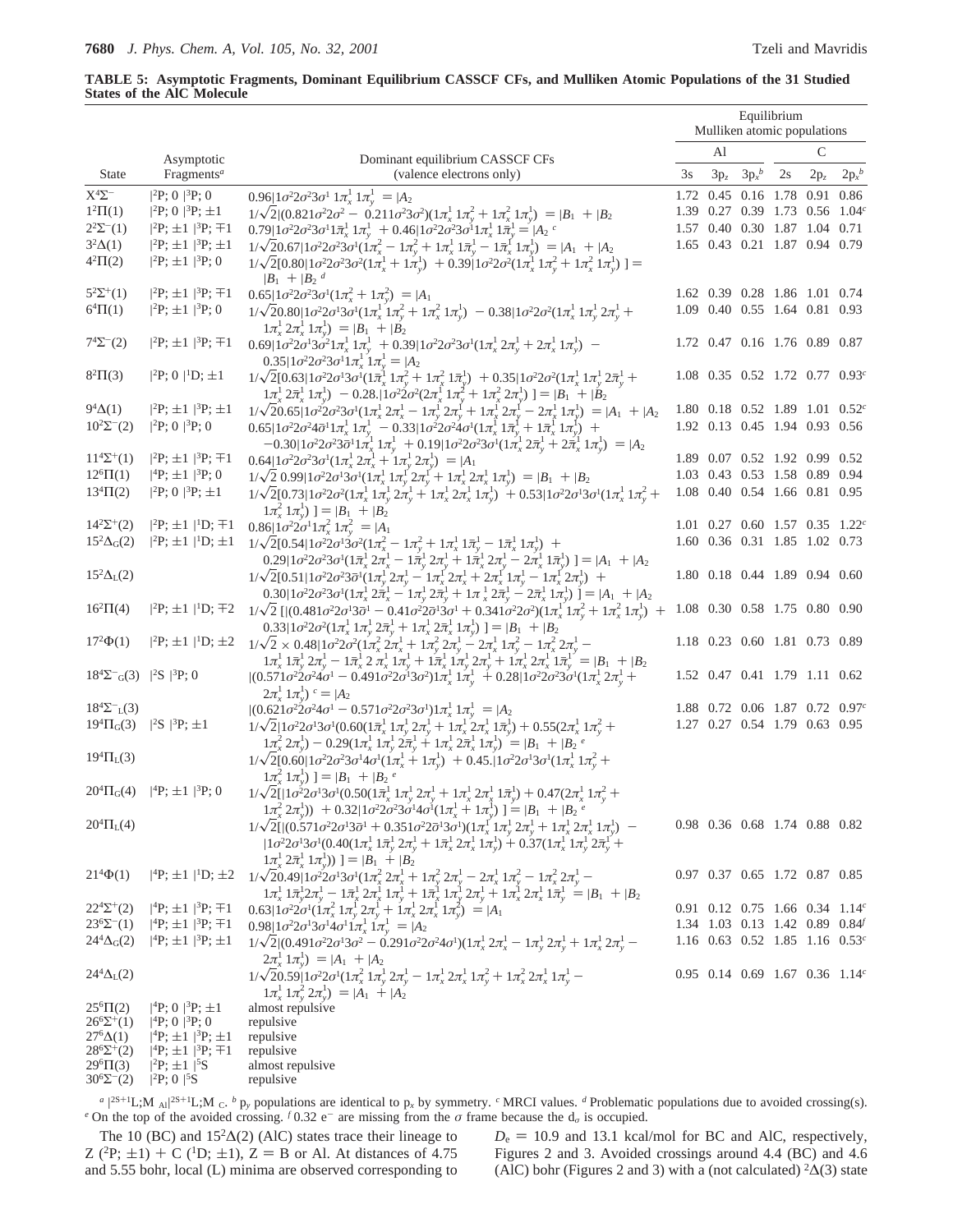

**Figure 6.** MRCI potential energy curves of quartets  $X^4\Sigma^-$ ,  $7^4\Sigma^-(2)$ ,  $11<sup>4</sup>\Delta(1)$ ,  $13<sup>4</sup>\Sigma^{+}(1)$ ,  $18<sup>4</sup>\Sigma^{-}(3)$ ,  $19<sup>4</sup>\Sigma^{+}(2)$ , and  $22<sup>4</sup>$ 

correlating to Z (<sup>4</sup>P;  $\pm$ 1) + C (<sup>3</sup>P;  $\pm$ 1), result in global (G) minima carrying the character of the  ${}^2\Delta(3)$  state. Energy barriers measured from the L minima are 0.14 (BC) and 3.03 (AlC) kcal/mol.

At the G minima,  $r_e = (BC/AlC) = 1.4936/1.9872$  Å, the bonding can be represented by the diagrams



implying a  $\sigma$  and a  $\pi$  bond. The  $\sigma$  bond is due to the interaction of a strong hybrid on Z (B, Al) and the 2p*<sup>z</sup>* orbital of the C atom, while along the  $\pi$  frame 0.3/0.5 e<sup>-</sup> are transferred from B/Al to the C atom. Note the opposite signs of dipole moments of the BC and AlC molecules, Tables 2 and 3. The binding energies with respect to the asymptotic products are *D*<sup>e</sup> (BC/  $AIC$ ) = 41.4/21.0 kcal/mol, but with respect to the diabatic fragments the corresponding values are 95.0/71.2 kcal/mol.

172Φ(1) AlC State. The asymptotic fragments are Al  $(^{2}P;\pm 1) + C(^{1}D;\pm 2)$ . The fact that we need eight determinants (four of  $B_1$  and four of  $B_2$  symmetry, Table 3) to describe this state correctly, makes the bonding description with simple "chemical" terms uneconomical;  $D_e = 8.8$  kcal/mol at the MRCI level.

*3.2.b. Symmetries <sup>4</sup>*Σ+*, <sup>4</sup>*Σ-*, <sup>4</sup>*Π*, <sup>4</sup>*∆*, and <sup>4</sup>*Φ. 134Σ+(1), 194Σ+(2)/114Σ+(1), and 224Σ+(2). The 134Σ+(1**)** (BC) and  $11^{4}\Sigma^{+}(1)$  (AlC) states, correlating to Z (<sup>2</sup>P;  $\pm$ 1) + C (<sup>3</sup>P;  $\mp$ 1) fragments, are both unbound at the CASSCF and weakly bound at the MRCI level of theory,  $D_e$  (BC/AlC) = 6.03/0.71 kcal/ mol, at  $r_e = 1.871/3.342$  Å. In both systems the bonding consists of 1/2*σ* bond due to a slight charge transfer from the 2p*<sup>z</sup>* C orbital to a 2s2p*<sup>z</sup>* hybrid on the B atom, or to the 3p*<sup>z</sup>* orbital of the Al atom. Corresponding PECs are shown in Figures 6 and 7.

The  $19^4\Sigma^+(2)$  (BC) and  $22^4\Sigma^+(2)$  (AlC) states trace their ancestry to Z ( ${}^{4}P$ ;  $\pm 1$ ) + C ( ${}^{3}P$ ;  $\pm 1$ ) atomic fragments, Figures 6 and 7. Both states suffer avoided crossings around 4.4 bohr with another, not calculated,  ${}^4\Sigma^+(3)$  state correlating either to



**Figure 7.** MRCI potential energy curves of quartets  $X^4\Sigma^-$ ,  $7^4\Sigma^-(2)$ , 9<sup>4</sup>Δ(1), 11<sup>4</sup>Σ<sup>+</sup>(1), 18<sup>4</sup>Σ<sup>-</sup>(3), 22<sup>4</sup>Σ<sup>+</sup>(2), and 24<sup>2</sup>Δ(2) of the AlC molecule.

 $Z(4P; 0) + C(3P; 0)$  or  $Z(4P; 0) + C(1D; 0)$ . The  $C(3P; 0)$  and<br> $Z(4P; 0)$  atotas are described by the determinants  $1/\sqrt{2}$  (a. 5 + <sup>1</sup>D;0) states are described by the determinants  $1/\sqrt{2}(p_x\bar{p}_y + \bar{p}_x) = 14$  and  $1/\sqrt{4} \ln^2 + p_y^2 = i(p_x\bar{p}_y + \bar{p}_x) = 14$  and  $\ln 14$  $\bar{p}_x p_y$  =  $|A_2\rangle$  and  $1/\sqrt{4} [p_x^2 + p_y^2 - i(p_x \bar{p}_y + \bar{p}_x p_y)] = |A_1\rangle + |A_2\rangle$ ,<br>respectively. These should be combined with the 7 (<sup>4</sup>P: 0) = respectively. These should be combined with the Z  $(^{4}P; 0)$  =  $s^1p_x1p_y1$  determinant of A<sub>2</sub> symmetry. Because the molecular symmetry of the  $\Sigma^+$  state should be of symmetry  $A_1$ , having not calculated the  ${}^{4}\Sigma^{+}(3)$  state we cannot be sure where our  ${}^{4}\Sigma^{+}(2)$  equilibrium states correlate diabatically. However, in either case the bond character will be the same, namely  $\frac{|s^{\perp} p_x^{\perp} p_y^{\perp}| p_x \bar{p}_y + \bar{p}_x p_y \rangle}{\frac{p_x p_y + \bar{p}_y p_y}{\log n}}$ . The Z (B/Al) + C atoms are held together by  $\frac{1}{2}\sigma$  "interaction" and one  $\pi$  bond, or pictorially

$$
^{2s \text{ or } 3s} \overbrace{\bigodot}_{Z(P; M=0)} + \overbrace{\bigodot}_{C(P \text{ or } D; M=0)} + \overbrace{\bigodot}_{Z} \overbrace{\bigodot}_{Z} = Z \widehat{\cdot} C
$$

$$
Z^{(P; M=0)} \quad C^{P} \text{ or } D; M=0
$$

Over all, and practically through the  $\pi$  frame, about 0.1/0.4 e<sup>-</sup> are transferred from B/Al to C atom, respectively. The binding energy is  $D_e$  (BC/AlC) = 38.7/25.8 kcal/mol with respect to the adiabatic fragments at the MRCI level, Tables 2 and 3.

 $X^{4}\Sigma^{-}(1)$ ,  $7^{4}\Sigma^{-}(2)$ ,  $18^{4}\Sigma^{-}(3)/X^{4}\Sigma^{-}(1)$ ,  $7^{4}\Sigma^{-}(2)$ , and  $18^{4}\Sigma^{-}(3)$ . As has been already mentioned in the Introduction the ground states for both molecules are of  ${}^{4}\Sigma^{-}$  symmetry and they have been discussed extensively elsewhere.<sup>1</sup> Results concerning the  $X<sup>4</sup>\Sigma$ <sup>-</sup> states are included in Tables 2 and 3 for reasons of comparison.

The next states of the same symmetry, namely,  $7^4\Sigma^-(2)$ , are 51.3 and 63.1 kcal/mol higher than the X states of BC and AlC, respectively. (Figures 6, 7 and Tables 2, 3). They correlate to  $Z(^{2}P;\pm 1) + C(^{3}P;\mp 1), Z = B/Al$ ; as we approach equilibrium they both experience avoided crossings around 4.3 (BC) and 5.1 (AlC) bohr with the  $18<sup>4</sup>\Sigma$ <sup>-</sup>(3) state(s). As a result the minimum correlates to Z (<sup>4</sup>P;  $\pm$ 1) + C (<sup>3</sup>P;  $\mp$ 1), Figures 6 and 7. The bonding can be clearly represented by the vbL icon



implying two  $\frac{1}{2}\pi$  and one  $\sigma$  bond. Our CASSCF populations indicate that  $0.2/0.3$  e<sup>-</sup> are moving from C to Z (B/Al) along the  $\sigma$  route, while 0.3/0.7 e<sup>-</sup> through the  $\pi$  frame are migrating from Z (B/Al) to the C atom. Practically, no net transfer is observed in the BC system, but there is a net transfer of  $0.4 e^-$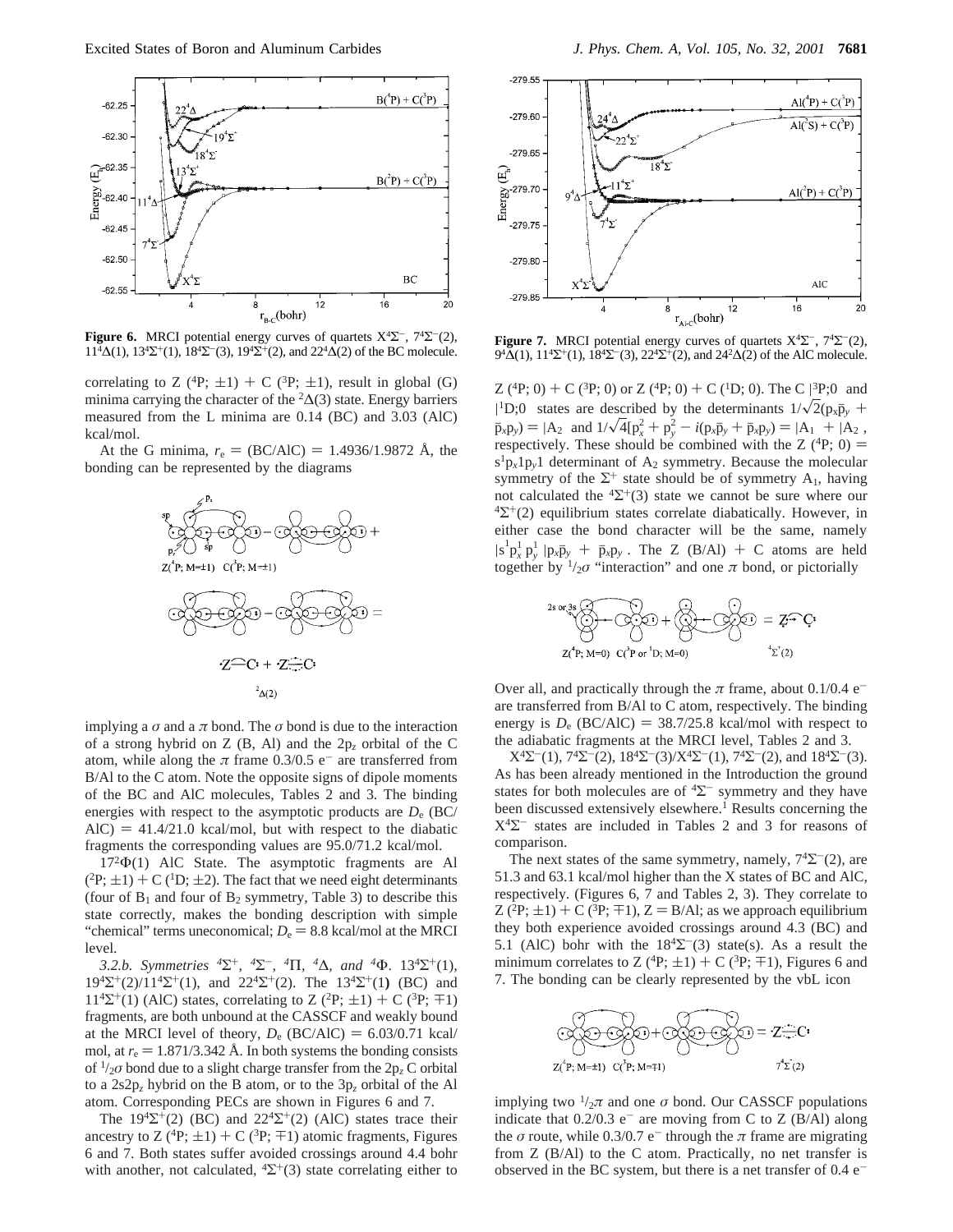to the C atom in the AlC molecule. Note the opposite signs of dipole moments between BC and AlC, Tables 2 and 3.

Existing experimental results for the  ${}^{4}\Sigma^{-}(2)$  states confirm nicely the validity of our calculations. In particular, concerning the BC molecule (experimental numbers in parentheses)  $r_e$  = 1.468 (1.46023<sup>3</sup>) Å,  $\omega_e$  = 1265.4 (1289.6<sup>9</sup> and 1271(7)<sup>10</sup>) cm<sup>-1</sup>,  $T_e = 51.3$  (51.33<sup>9</sup> and  $T_0 = 51.19$ ,<sup>3</sup> 51.49(2)<sup>10</sup>) kcal/mol. The 0.008 Å difference in bond length is due almost entirely to core-correlation effects as was proved in our previous work.<sup>1</sup> As a matter of fact, by including the core correlation in the  $X^4\Sigma^-$  (BC) state, the bond length decreased by 0.006 Å at the corresponding complete basis set (CBS) limit. Assuming that the same bond length shortening is at work in the  ${}^{4}\Sigma^{-}(2)$  state, our estimated bond length is in harmony with the experimental value. The rest of the experimental values are in excellent agreement with the theoretical findings, Table 2. Now, concerning the AlC system we report (Table 3):  $r_e = 1.913 \ (1.89416^5)$ Å,  $\omega_e$  = 721.0 (746.2<sup>4</sup> and 733.93<sup>5</sup>) cm<sup>-1</sup>,  $\omega_e$ <sub>x</sub><sup>e</sup> = 7.96 (10.3<sup>4</sup>) and 7.60<sup>5</sup>) cm<sup>-1</sup>, and  $T_e = 63.1$  (64.65<sup>4</sup> and 64.12<sup>5</sup>) kcal/mol. Certainly, the same comments hold here as in BC as far as the bond length is concerned. At the MRCI level we obtain  $D_e$  = 15.4 kcal/mol with respect to Al  $(^{2}P)$  + C  $(^{3}P)$ , in complete *disagreement* with the experimental value<sup>4</sup> of 38.64 kcal/mol. We believe that the latter is in error and we ascribe this result to the pitfalls of the Birge-Sponer<sup>20</sup> extrapolation used. Finally, the internal bond strength of AlC, i.e., with respect to Al  $(^{4}P)$  + C (<sup>3</sup>P), is 15.4 +  $\Delta E(^{4}P \leftarrow ^{2}P)$  = 94.8 kcal/mol; corresponding values for BC are 49.8 and 132.7 kcal/mol.

Owing to the complexity of the BC and AlC  $18^4\Sigma$ <sup>-</sup>(3) PECs, we are forced to discuss them separately starting with the BC molecule, Figure 6. The BC  $18<sup>4</sup>\Sigma$ <sup>-</sup>(3) state correlates to B (<sup>4</sup>P;  $\pm$ 1) + C (<sup>3</sup>P;  $\mp$ 1); this character is conserved up to an interatomic distance of 7.5 bohr. Between 7.5 and 5 bohr it acquires the character of B  $(^{2}P;0) + C(^{5}S)$ , due to an avoided crossing around 8 bohr with the (not calculated)  ${}^4\Sigma^-$ (4) state. A second avoided crossing with the same state around 5 bohr reverts the  ${}^{4}\Sigma^{-}(3)$  to its original character. A final avoided crossing at 4 bohr with the lower  ${}^{4}\Sigma^{-}(2)$  state, discussed previously, creates a "minimum" at  $r_e \approx 3.9$  bohr ( $\approx 2.1$  Å), with  $D_e = 44.9$  kcal/mol with respect to that minimum.

We now trace from infinity the AlC PEC, Al  $(^{2}S-Rydberg)$  $+ C$  (<sup>3</sup>P; 0). This character is maintained up to 10 bohr. Around this region it suffers an avoided crossing with a, not calculated,  $\frac{4}{2}$ (4) state, acquiring at this region the character Al (<sup>2</sup>P; 0) + C  $(^5S)$ , which is maintained up to 6 bohr, while at 6.75 bohr  $(\approx 3.75 \text{ Å})$  shows a local (L) minimum. The bonding at the L minimum consists of a  $\sigma$  bond between the 3p<sub>z</sub> (Al) + 2s (C), enhanced by small  $\pi$  interactions and amounting to  $D_e = 35.9$ kcal/mol. Remarkably, at the L minimum we calculate a dipole moment  $\mu = 8.84$  D. A second avoided crossing with the <sup>4</sup> $\Sigma$ <sup>-</sup>(4) state again at 6 bohr correlating to Al  $(^{4}P; \pm 1) + C$   $(^{3}P; \mp 1)$ , and finally a third one with the lower  ${}^{4}\Sigma^{-}(2)$  at about 5 bohr (vide supra), results in a global (G) minimum at  $r_e = 4.40$  bohr  $(= 2.33 \text{ Å})$  and  $D_e = 46.2 \text{ kcal/mol}$  with respect to Al (<sup>2</sup>S-Rydberg) + C ( ${}^{3}P$ ) fragments.

 $4<sup>4</sup>\Pi(1), 15<sup>4</sup>\Pi(2), 17<sup>4</sup>\Pi(3), 21<sup>4</sup>\Pi(4)/6<sup>4</sup>\Pi(1), 13<sup>4</sup>\Pi(2), 19<sup>4</sup>\Pi(3),$ and  $20^{4} \Pi(4)$ . The first two  $^{4} \Pi$  states,  $4^{4} \Pi(1)$  and  $6^{4} \Pi(1)$  for BC and AlC, respectively, correlate to Z  $(^{2}P; \pm 1) + C$   $(^{3}P; 0)$ ,  $Z = B$  or Al. Following the PECs from infinity, Figures 8 and 9, a first avoided crossing is found at 3.5 (BC) and 3.8 (AlC) bohr with the  $15<sup>4</sup>Π(2)$  and  $13<sup>4</sup>Π(2)$  states, which correlate *diabatically* to Z (<sup>4</sup>P;  $\pm$ 1) + C (<sup>3</sup>P; 0). As a result the in situ "equilibrium" atoms Z (B/Al) and C carry this character, i.e., the <sup>4</sup>Π(1) states correlate diabatically to Z (<sup>4</sup>P;  $\pm$ 1) +



**Figure 8.** MRCI potential energy curves of quartets  $4<sup>4</sup>\Pi(1)$ ,  $15<sup>4</sup>\Pi(2)$ ,  $17^{4} \Pi(3)$ ,  $20^{4} \Phi(1)$ , and  $21^{4} \Pi(4)$  of the BC molecule.



**Figure 9.** MRCI potential energy curves of quartets  $6<sup>4</sup> \Pi(1)$ ,  $13<sup>4</sup> \Pi(2)$ , 19<sup>2</sup>Π(3), 20<sup>4</sup>Π(4), and 21<sup>4</sup>Φ(1) of the AlC molecule.

 $C$  (<sup>3</sup>P; 0). In accordance with the leading CASSCF CFs and electron distributions the bonding is composed of  $\frac{3}{2}\pi$  and  $\frac{1}{2}\sigma$ bond, or, pictorially,



Along the  $\sigma$  frame, 0.32/0.45 e<sup>-</sup> are moving from B/Al to the hybrid carbon orbitals,  $(sp)^{1.64 + 0.54}/(sp)^{1.64 + 0.36}$ ; along the  $\pi$  frame 0.25/0.1 e<sup>-</sup>'s are transferred from C to B/Al. The net transfer is about  $0.1/0.4$  e<sup>-</sup> from B/Al to C atom. With respect to the ground-state fragments we calculate  $D_e$  (BC/AlC) = 76.1/ 27.8 kcal/mol or 159.0/107.2 kcal/mol with respect to  $Z(^{4}P)$  +  $C(^{3}P)$  (internal bond strength).

Experimental results for BC  $(A<sup>4</sup>\Pi)<sup>9</sup>$  are  $T<sub>e</sub> = 24.60$  kcal/ mol,  $\omega_e = 1574.8 \text{ cm}^{-1}$ , and  $\omega_e x_e = 13.9 \text{ cm}^{-1}$  in relative agreement with the MRCI theoretical values, viz., 25.0 kcal/ mol, 1548.5, and 8.46 cm-1.

We now examine the  $15<sup>4</sup>\Pi(2)$  (BC) and  $13<sup>4</sup>\Pi(2)$  (AlC) states, whose PECs are shown in Figures 8 and 9. Their character at infinity Z (<sup>2</sup>P; 0) + C (<sup>3</sup>P;  $\pm$ 1) is maintained up to 4.1 (BC) and 4.7 (AlC) bohr. Because of severe avoided crossings around these regions with the  ${}^{4}\Pi(3)$  state(s), the PECs acquire the character of the latter, i.e., Z ( ${}^{4}P$ ;  $\pm 1$ ) + C ( ${}^{3}P$ ; 0), continuing to the repulsive part of the curves as  $Z(^{2}P; \pm 1) + C(^{3}P; 0)$ due to the avoided crossings with the lower  ${}^{4}\Pi(1)$  states (vide supra). The energy barrier heights measured from the resulting "minima" are 41.7 and 26.1 kcal/mol for BC and AlC,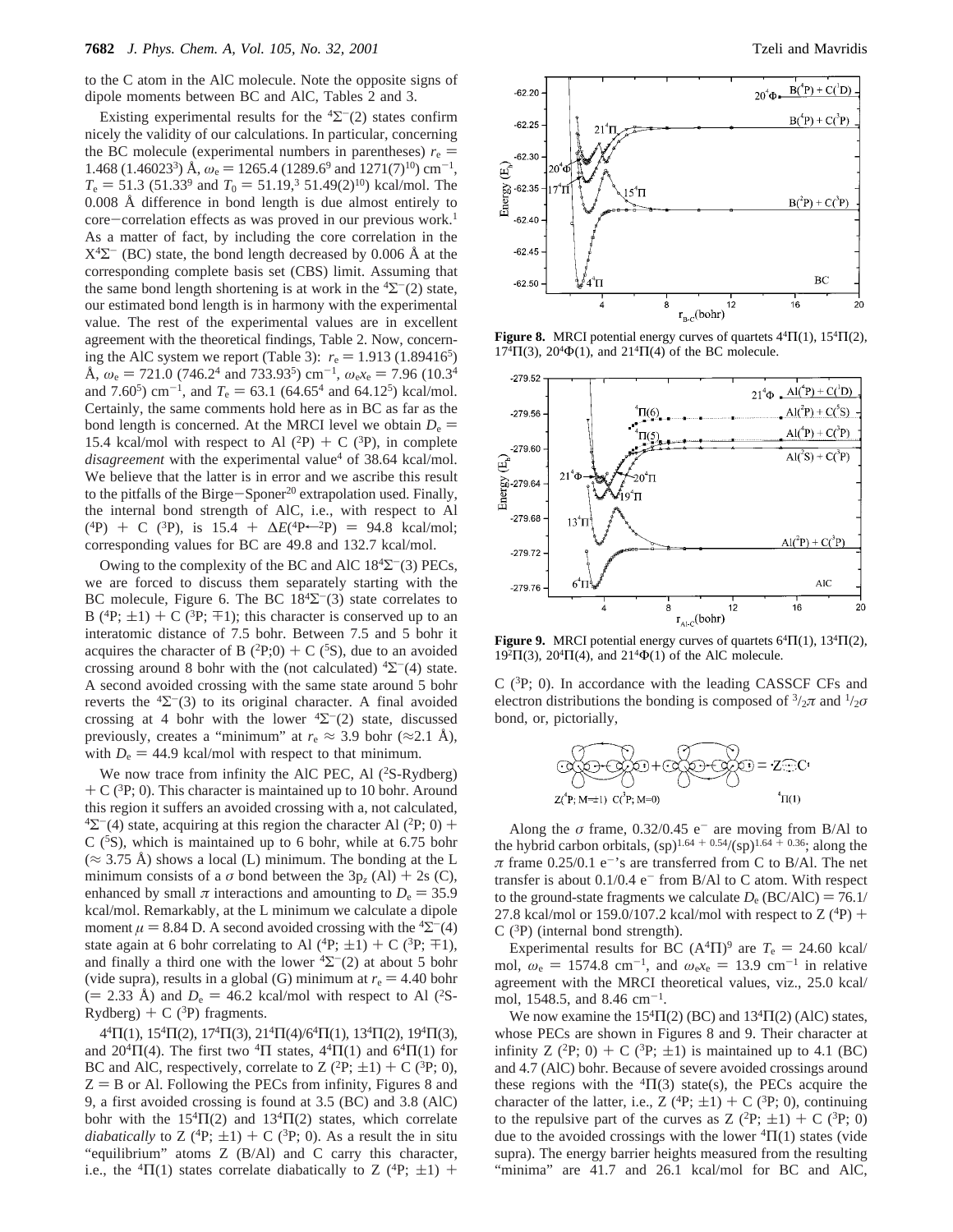respectively. With respect to the ground-state atoms we obtain, *r*<sub>e</sub> (BC/AlC) ≈ 3.12/3.71 bohr (= 1.65/1.96 Å), and MRCI  $D_e$  $(BC/AC) = 2.22/-3.35$  kcal/mol, slightly bound and unbound, respectively.

Wyss et al.<sup>10</sup> studied the <sup>4</sup> $\Pi$ (2) state of the BC by electronic absorption spectra in neon matrices and named this state as  $C<sup>4</sup>$ I. In our nomenclature this corresponds to the  $E<sup>4</sup>$ I due to the intervening states  $11^4\Delta(1)$  (=C<sup>4</sup> $\Delta$ ) and  $13^4\Sigma^+(1)$  (=D<sup>4</sup> $\Sigma^+$ ), 5.6 and 3.9 kcal/mol lower than the  $15<sup>4</sup>\Pi(2)$  state. Our MRCI results,  $T_e$  ( $T_0$ ) = 98.9 (98.6) kcal/mol and  $\omega_e$  = 958.5 cm<sup>-1</sup>, are in good agreement with the experimental values,<sup>10</sup>  $T_0$  = 98.26(7) kcal/mol and  $\omega_e = 971(24) \text{ cm}^{-1}$ .

We discuss now separately the  $17<sup>4</sup>\Pi(3)$  (BC) and  $19<sup>4</sup>\Pi(3)$ (AlC) states. Concerning the BC system, as we move from infinity, B ( ${}^{4}P$ ;  $\pm 1$ ) + C ( ${}^{3}P$ ; 0), its PEC (Figure 8) suffers a first avoided crossing around 4.2 bohr with the lower  $15\Pi^4(2)$ state resulting at this point in a local minimum with a depth of 34.6 kcal/mol with respect to the asymptotic products. A second avoided crossing occurs around 4 bohr with the incoming  $21<sup>4</sup>\Pi(4)$  state which transfers its infinity character B (<sup>4</sup>P; 0) + C ( ${}^{3}P$ ;  $\pm$ 1), to the equilibrium of the 17<sup>4</sup> $\Pi$ (3) state. The global (G) genuine minimum has a  $D_e = 53.8$  kcal/mol at  $r_e = 1.599$ Å. The bonding is similar to that of the  ${}^{4}\Pi(1)$  state consisting of  $\frac{3}{2}\pi$  and  $\frac{1}{2}\sigma$  bonds, but with the latter originating from the C instead from the B atom.

The  $19<sup>4</sup>\Pi(3)$  PEC of AlC, (Figure 9) behaves similarly to the  $17<sup>4</sup>\Pi(3)$  of BC, but there are some differences. It correlates to Al (<sup>2</sup>S-Rydberg) + C (<sup>3</sup>P;  $\pm$ 1); this character is conserved up to about 6.5 bohr where it experiences an avoided crossing with the 20<sup>4</sup> $\Pi$ (4) higher state correlating to Al (<sup>4</sup>P;  $\pm$ 1) + C  $({}^{3}P; 0)$ . Around 4.7 bohr, as a result of a second avoided crossing with the lower  $13<sup>4</sup>\Pi(2)$  state, a first local (L) minimum is created with a  $D_e = 35.5$  kcal/mol with respect to Al (<sup>2</sup>S-Rydberg) + C  $(^{3}P)$ . A final, third avoided crossing at 4.2 bohr with the  $20<sup>4</sup>\Pi(4)$  state, transfers the latter's character to the (genuine) global minimum at  $r_e = 1.982$  Å and  $D_e = 36.6$  kcal/mol with respect to Al (<sup>2</sup>S-Rydberg) + C (<sup>3</sup>P), or 42.0 kcal/mol with respect to Al  $(^{4}P)$  + C  $(^{3}P)$  (internal bond strength). The bonding, as before, consists of  $\frac{3}{2}\pi$  and  $\frac{1}{2}\sigma$  bonds.

Our last calculated <sup>4</sup>Π states, **21<sup>4</sup>Π(4)** (BC) and  $20^4\Pi(4)$ (AlC), correlate to B (<sup>4</sup>P; 0) + C (<sup>3</sup>P;  $\pm$ 1), and Al (<sup>4</sup>P;  $\pm$ 1) +  $C$  ( ${}^{3}P$ ; 0), respectively. The corresponding PEC's are shown in Figures 8 and 9.

In the BC system the PEC's infinity character is conserved up to 4 bohr, with about 10% involvement of the B  $(^{2}P;\pm 1)$  + C (<sup>5</sup>S) between 6.5 and 5 bohr. At 4 bohr the  $21<sup>4</sup>\Pi(4)$  state experiences and avoided crossing with the lower  $17<sup>4</sup>\Pi(3)$  state (vide supra), resulting in local (L) minimum at 4.01 bohr  $(= 2.12 \text{ Å})$ . A second avoided crossing with an incoming (not calculated)  ${}^{4}\Pi(5)$  state correlating most probably to B (<sup>4</sup>P;  $\pm$ 1) + C (<sup>1</sup>D; 0), transfers its character to the global (G) genuine minimum at  $r_e = 1.602$  Å and  $D_e = 32.5$  kcal/mol with respect to the asymptotic fragments, or 61.8 kcal/mol (internal bond strength) with respect to B  $(^{4}P) + C(^{1}D)$ .

As we move now from infinity to the left in the AlC system, Figure 9, the asymptotic character is maintained up to 6.5 bohr. At this point an avoided crossing occurs with the lower  $19<sup>4</sup>\Pi(3)$ state having the character of Al (<sup>2</sup>S-Rydberg) + C (<sup>3</sup>P;  $\pm$ 1), while at 5.2 bohr a second avoided crossing occurs with the (partially) calculated  ${}^{4}\Pi(5)$  state correlating to Al ( ${}^{4}P; 0$ ) + C ( ${}^{3}P$ ;  $\pm$ 1). A third avoided crossing at 4.2 bohr with the lower  $19<sup>4</sup>\Pi(3)$  state, but with the character Al (<sup>2</sup>P; 0) + C (<sup>3</sup>P;  $\pm$ 1), gives rise to a global (G) "minimum" at  $r_e = 4.28$  bohr  $(= 2.27 \text{ Å})$  and  $D_e = 32.3 \text{ kcal/mol}$  with respect to the

asymptote. Moving further to the left, a final avoided crossing intervenes around 3.9 bohr with the  ${}^{4}\Pi(5)$  state which itself had already suffered at least two avoided crossings, leading to a genuine local (L) minimum at  $r_e = 3.742$  bohr  $= (1.980 \text{ Å})$ and  $D_e = 26.4$  kcal/mol with respect to the adiabatic fragments, or  $D_e = 55.7$  kcal/mol (internal bond strength) with respect to Al  $(^{4}P; \pm 1) + C$   $(^{1}D; 0)$ .

 $11^{4}\Delta(1)$ ,  $22^{4}\Delta(2)/9^{4}\Delta(1)$ , and  $24^{4}\Delta(2)$ . The two  $^{4}\Delta(1)$ states, 11 (BC) and 9 (AlC), Figures 6 and 7, correlate to  $Z(^{2}P;\pm 1) + C(^{3}P;\pm 1), Z = B/AI$ . For both systems shallow minima are observed at  $r_e$  (BC/AlC) = 1.856/2.627 Å with  $D_e$  $(BC/AIC) = 7.8/1.44$  kcal/mol. The weak bonding consists of a  $\frac{1}{2}$  *σ* bond due to a slight electron transfer from the C 2p<sub>z</sub> to an empty  $p_z Z (B/C)$  orbital. This is also reflected to the rather small and "negative" dipole moments,  $\mu = -0.186/-0.831$  D.

The next  ${}^4\Delta$  states, 22 ${}^4\Delta(2)$  and 24 ${}^4\Delta(2)$  for BC and AlC, respectively, correlate to Z (<sup>4</sup>P;  $\pm$ 1) + C (<sup>3</sup>P;  $\pm$ 1) and present similar structural characteristics along their PECs, Figures 6 and 7. At  $r_e = 2.230$  Å the BC system has a local (L) minimum and  $D_e = 11.3$  kcal/mol, while at  $r_e = 2.408$  Å the corresponding AlC minimum is global (G) with  $D_e = 16.3$  kcal/mol. The bonding, for both systems, comprises of one  $\sigma$  bond between a  $\text{sp}_z \, Z \, (\text{B/AI})$  hybrid and the  $\text{p}_z \, C$  orbital, or using vbL diagrams



At about 3.5 (BC) and 3.9 (AlC) bohr, avoided crossings take place with the  ${}^{4}\Pi(3)$  (BC/AlC) state(s) correlating to Z ( ${}^{4}P$ ; 0) + C ( ${}^{1}D$ ;  $\pm$ 2); this character is transferred to the global (G) BC and local (L) AlC minimum at  $r_e$  (BC/AlC) = 1.506/ 1.893 and  $D_e$  (BC/AlC) = 19.2/14.8 kcal/mol. Corresponding  $D_e$  values with respect to Z (<sup>4</sup>P; 0) + C (<sup>1</sup>D;  $\pm$ 2) are 48.5/45.6 kcal/mol. In both systems the Z (B/Al) and C atoms are held together by a  $\pi$  bond and  $\frac{1}{2}\sigma$  "interaction".

 $20^4\Phi(1)/21^4\Phi(1)$ . Due to severe technical difficulties, we were unable to compute potential energy curves of the  ${}^{4}\Phi(1)$ (BC/AlC) states beyond 3.5/4.2 bohr at the MRCI level of theory, Figures 8 and 9. These states correlate to Z  $(^{4}P;\pm 1)$  + C (<sup>1</sup>D;  $\pm$ 2), Z = B/Al, and are characterized by  $r_e$  (BC/AlC) = 1.583/1.974 Å, and  $D_e$  (BC/AlC) = 65.8/60.4 kcal/mol, with bondings consisting of  $\frac{3}{2}\pi$  and  $\frac{1}{2}\sigma$  bonds. Overall, less than 0.1  $e^-$  are transferred from B to C, and 0.4  $e^-$  from Al to C, in agreement with the opposite signs of dipole moments,  $\mu$  (BC/  $AIC$ ) = -0.15/+0.97 D.

*3.2.c*. *Symmetries <sup>6</sup>*Σ+*, <sup>6</sup>*Σ-, *<sup>6</sup>*Π, *and <sup>6</sup>*∆. 256Σ+(1), 266Σ+(2)/  $26^{\circ} \Sigma^{+}(1)$ , and  $28^{\circ} \Sigma^{+}(2)$ . All these states, BC/AlC, are purely repulsive (Figures 10 and 11), correlating to fragments listed in Tables 4 and 5. We would like only to report that the  $26^6\Sigma^+(2)$ BC potential energy curve shows an avoided crossing around 3.9 bohr, 75 kcal/mol above the asymptote, with a  ${}^{6}\Sigma^{+}(3)$  state correlating to B (<sup>4</sup>P; 0) + C (<sup>5</sup>S).

24<sup>6</sup> $\Sigma^{-}(1)$ , 29<sup>6</sup> $\Sigma^{-}(2)/23^{6}\Sigma^{-}(1)$ , and 30<sup>6</sup> $\Sigma^{-}(2)$ . The 24<sup>6</sup> $\Sigma^{-}(1)$ (BC) and  $23^{6}\Sigma^{-}(1)$  (AlC) states correlate to Z (<sup>4</sup>P;  $\pm$ 1) + C ( ${}^{3}P$ ;  $\mp$ 1), Z = B/Al; PECs are shown in Figures 10 and 11. The BC potential energy curve seems to experience a severe avoided crossing at 3.5 bohr, and then presents a minimum at  $r_e = 2.691$  bohr (= 1.424 Å), with a  $D_e = -4.3$  kcal/mol with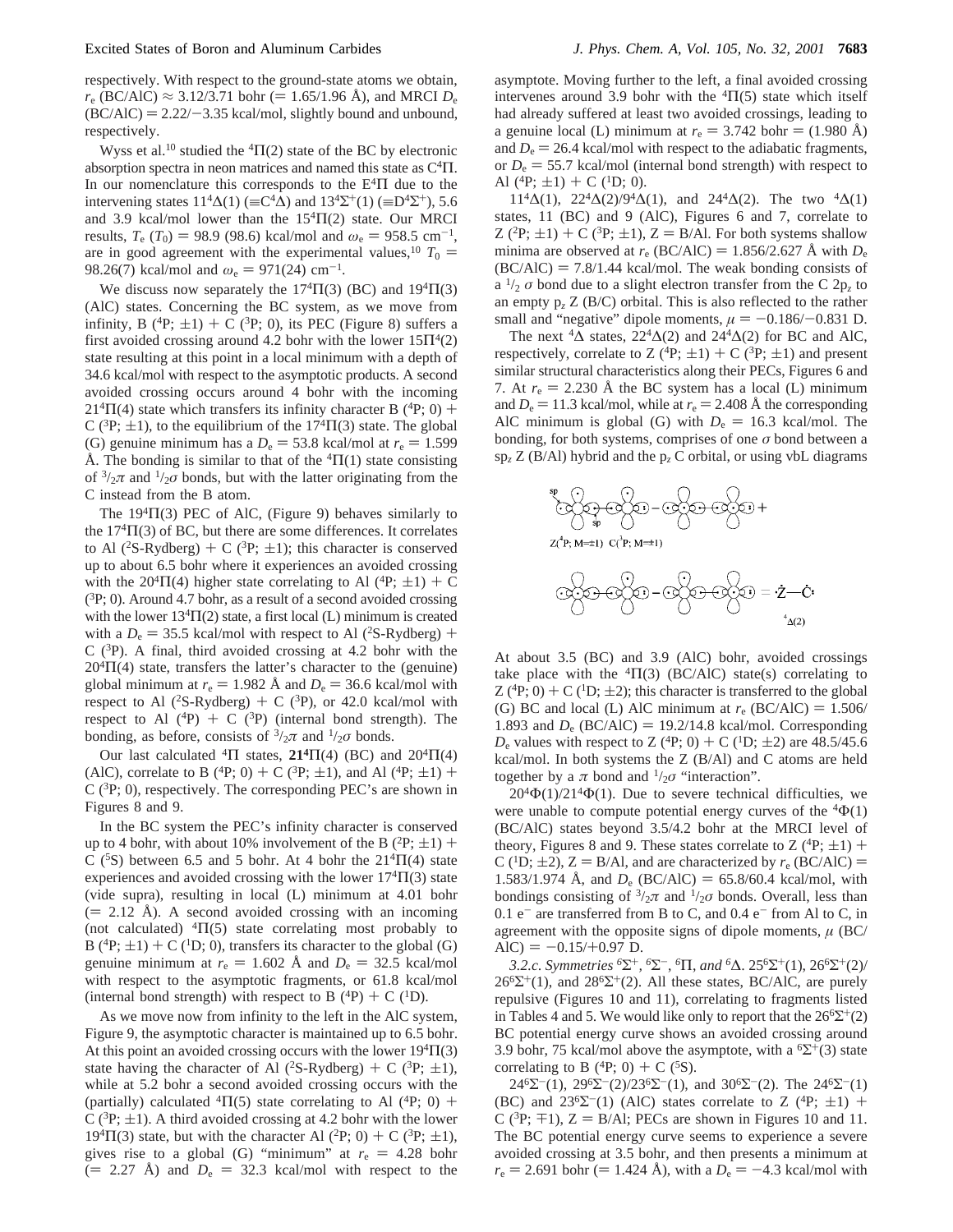

**Figure 10.** MRCI potential energy curves of sextets  $24^6\Sigma^{-}(1)$ ,  $25^{6} \Sigma^{+}(1)$ ,  $26^{6} \Sigma^{+}(2)$ ,  $27^{6} \Delta(1)$ , and  $29^{6} \Sigma^{-}(2)$  of the BC molecule.



**Figure 11.** MRCI potential energy curves of sextets  $23^6\Sigma^{-1}$ .  $26^{6}\Sigma^{+}(1)$ ,  $27^{6}\Delta(1)$ ,  $28^{6}\Sigma^{+}(2)$ , and  $30^{6}\Sigma^{-}(2)$  of the AlC molecule.

respect to the asymptotic fragments. However, we hasten to express our reservations concerning the PEC's morphology and the fact that this state is unbound with respect to the asymptote, as contrasted to the corresponding AlC state (see below).

In the AlC case, state  $23^{6}\Sigma^{-}(1)$ , the infinity character is transferred to the equilibrium occurring at  $r_e = 1.914$  Å, with  $D_e$  = 18.9 kcal/mol at the MRCI level. The bonding icon shown below suggest the formation of two  $\frac{1}{2} \pi$  bonds.



The states  $29^6\Sigma^-(2)$  (BC) and  $30^6\Sigma^-(2)$  (AlC) correlating to Z (<sup>2</sup>P; 0) + C(<sup>5</sup>S), Z = B/Al are purely repulsive, Figures 10 and 11.

 $12^{6} \Pi(1)$ ,  $23^{6} \Pi(2)$ ,  $28^{6} \Pi(3)/12^{6} \Pi(1)$ ,  $25^{6} \Pi(2)$ , and  $29^{6} \Pi(3)$ . It is of interest that the first sextet state  $12^{6} \Pi(1)$  of BC and AlC, are strongly bound with respect to their asymptotic fragments Z (<sup>4</sup>P;  $\pm$ 1) + C (<sup>3</sup>P; 0), Z = B/Al, Figures 12 and 13. According to the leading CASSCF equilibrium CFs and density distributions, Tables 4 and 5, the bonding is succinctly represented by the following vbL diagram







Figure 12. MRCI potential energy curves of sextets  $12^{6} \Pi(1)$ ,  $23^{6} \Pi(2)$ , and  $28^{6}$  $\Pi(3)$  of the BC molecule.



Figure 13. MRCI potential energy curves of sextets  $12^{6} \Pi(1)$ ,  $25^{6} \Pi(2)$ , and  $29^{6} \Pi(3)$  of the AlC molecule.

indicating a  $\frac{1}{2}\pi$  and  $\frac{1}{2}\sigma$  bonds. Along the  $\sigma$  frame 0.3/0.5 e<sup>-</sup> are transferred from B/Al to the C atom; via the  $\pi$  frame 0.2/  $0.1$  e<sup>-</sup> are moving from C to B/Al atoms. Notice also the opposite dipole moments signs between the two systems. At  $r_e$  (BC/AlC) = 1.571/1.953 Å a  $D_e$  (BC/AlC) = 88.4/74.9 kcal/ mol is obtained at the MRCI level, with respect to the asymptotic products, or  $5.5/-4.5$  with respect to the ground-state atoms.

The rest of the four  $\Pi$  BC/AlC sextets, 23, 28/25, and 29, are practically repulsive, Figures 12 and 13. Their "binding" energies range from 0.24 (23<sup>6</sup> $\Pi$ (2)) to 0.61 (29<sup>6</sup> $\Pi$ (3)) kcal/mol.  $27^{6}\Delta(1)/27^{6}\Delta(1)$ . Both these states correlating to Z  $({}^{4}P;\pm 1)$  + C  $({}^{3}P;\pm 1)$ , Z = B/Al, are purely repulsive, Figures 10 and 11. In the case of the BC system an avoided crossing takes place at 2.5 bohr.

#### **4. Synopsis and Remarks**

In the present report we have examined in some detail 29 and 30 excited states of the BC and AlC systems, using multireference methods coupled with large correlation consistent basis sets. Results of the ground  $X<sup>4</sup>\Sigma^-$  (BC/AlC) states have been reported elsewhere.<sup>1</sup> For both molecules and for all 29 and 30 states we have constructed complete potential energy curves at the multireference-CISD level, and we have calculated dissociation energies, bond lengths, dipole moments, and the most common of spectroscopic constants. Judging from our previous work on these systems, $<sup>1</sup>$  and the very good agreement</sup> with existing, although limited experimental results, we are confident of the quantitative nature of our findings.